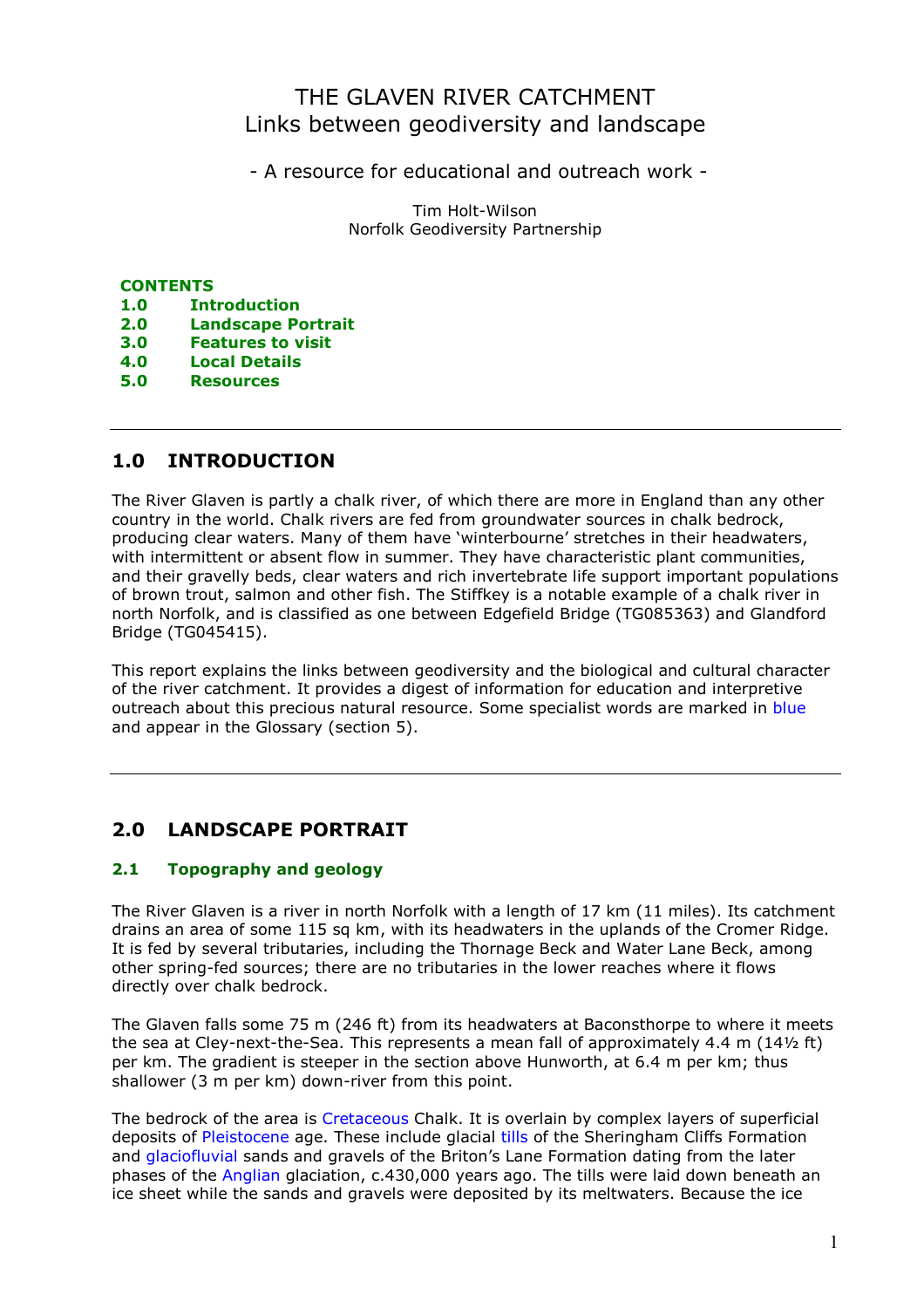sheet was eroding a land surface of chalk, the character of the till in the Glaven catchment is rich in chalk and flint, from which it was given the informal name Marly Drift. The Pleistocene deposits are overlain by a variety of more recent Holocene deposits, including alluvium and peat. While peat is a natural accumulation of plant matter, much alluvium has accumulated on the valley floor due to the impact of forest clearance and farming, as silt is washed into the valley from bare soils.

The drainage pattern of the catchment is unusual, having a sharp elbow at Hunworth, where the river turns from a south-westerly to a northerly direction. This pattern reflects the geological history of the area. The story begins some 430,000 years ago during the Anglian glaciation. The first stage occurred when a major ice sheet was withdrawing from north-east Norfolk in a north-westerly direction. As it retreated, it had a temporary still-stand and deposited a ridge of outwash sands and gravels as a moraine along the ice front – this is now the Cromer Ridge landform. The Ridge is oriented north-east / south-west between Aylmerton and Edgefield, and the headwaters of the Glaven above Hunworth share this orientation. When ice sheet later withdrew to a still-stand in the Holt area (stage 2), a south-west flowing valley was excavated parallel to the ice front by meltwaters; the water found its outlet to the south through a valley at Briston (the Briston Gap), and thence into the River Bure system. Later (stage 3), the ice sheet withdrew further north-westwards and the gravel plateaux of Kelling Heath and Salthouse Heath were deposited as outwash plains, along with other gravel mound features in the valley and the sand and gravel spreads around Holt. The river's two major tributary streams are likely to have originated then; they have the same north-east / south-west orientation as the retreating ice front. The northsouth trending middle and lower reaches of the main Glaven valley between Hunworth and Cley-next-the-Sea may have been excavated at this time, by a meltwater river beneath or emerging at the ice front and sending its waters southwards to the Briston Gap. The landform of the Blakeney Esker is thought to have formed beneath this same ice sheet as it retreated further north-westwards.



A simplified geology and geomorphology map of the Glaven valley and environs, showing the Cromer Ridge gravels (pale brown), Kelling outwash plain (mid brown), Salthouse outwash plain (dark brown), till plain (purple), Briston Gap (near Melton Constable) (blue lines). Black lines represent moraine ridges. Blue circles represent kames. Image courtesy JR Lee et al, Proceedings of the Geologists' Association 124, 2013; Figure 2b.

Because the ice sheet was moving over and eroding the chalk bedrock, the character of the sands, gravels and tills which it deposited have a strongly chalky character. The Marly Drift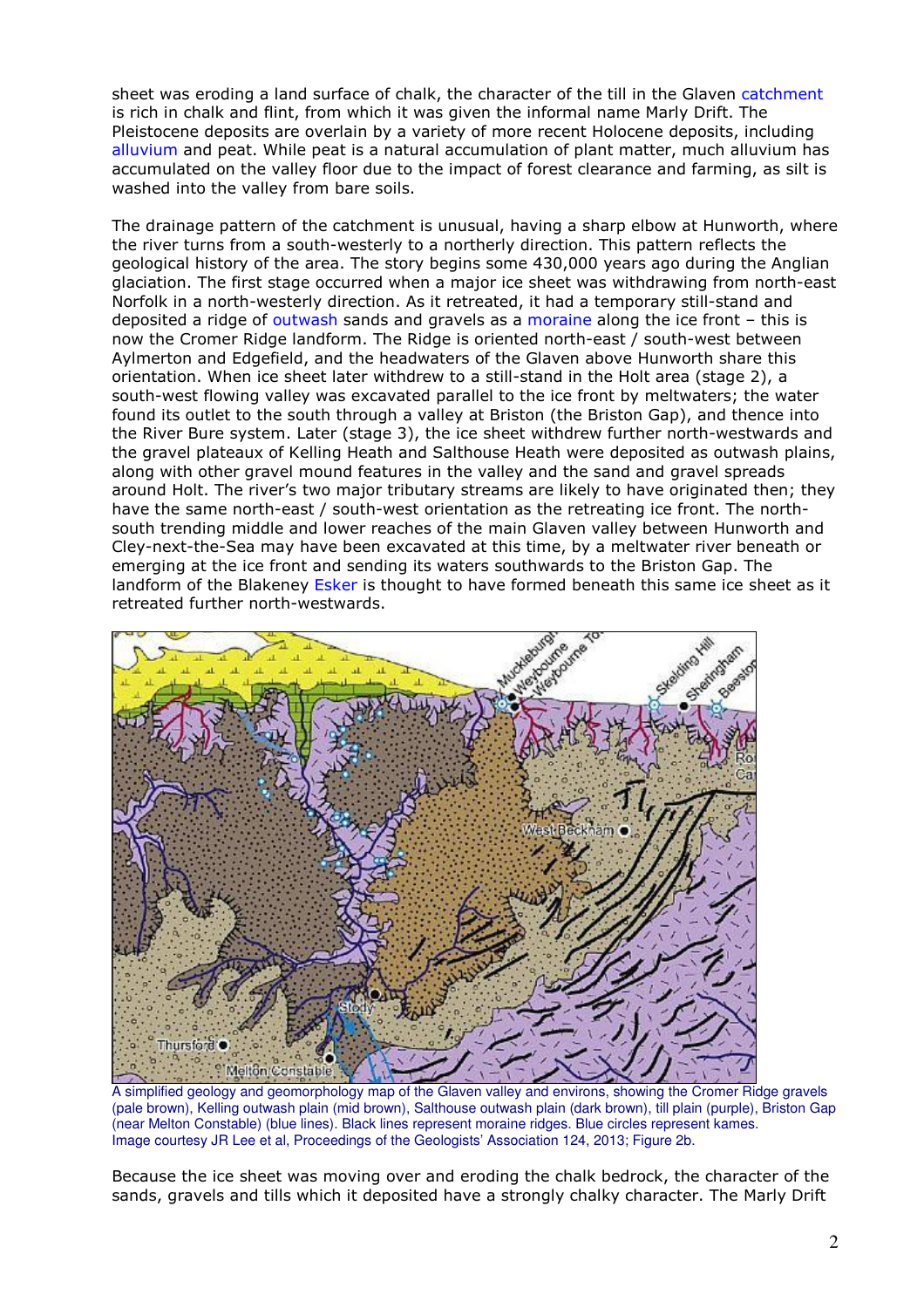deposited by this ice sheet has given an alkaline, chalky character to the waters of the Glaven. For this reason, some 10.9 km (6½ miles) out of a total length of 17 km (11 miles) are classified as a chalk river, although chalk only outcrops (discontinuously) along the valley sides for some 4 km (2½ miles) downstream of Bayfield Hall.

## 2.2 Water in the catchment

The chalk bedrock is the most important aquifer in north Norfolk, holding massive quantities of water in its fissures, joints and pores. Rainwater percolates downwards to recharge the aquifer at different rates, according to the thickness of any overlying superficial deposits. Percolation is slowest through layers of glacial till capping the interfluves if they have a high clay content; in some parts of Norfolk the water underneath the till has been estimated to be over 10,000 years old. The Glaven catchment, however, has generally good aquifer recharge, as its chalk-rich tills, glaciofluvial sands and periglacial silts are quite permeable. A steady flow of groundwater is released into the valleys through springs and seeps, and also directly into the river bed. Due to the influence of the superficial deposits, the chemistry of the water is slightly more acidic than a pure chalk stream, particularly upstream of Hunworth.

The geomorphological integrity of the River Glaven and its dynamic relationship to its floodplain have been compromised by human activity over many centuries. The channel has been diverted, straightened and deepened in places; dams, weirs and mills have been installed. The mills are no longer used, so their relict structures may impede natural river functioning. The chemistry of the water has been altered by pesticides and fertilisers used in farming, and by excess nutrients such as phosphorus from sewage. The chalk aquifer and river flows have been depleted by pumped abstraction for homes, businesses and farms. Silt from agricultural run-off has entered the river, impeding flow and shrouding stretches of the riverbed in places, so impeding fish from spawning. These changes to the river's water and natural dynamics have led inevitably to impoverished biodiversity and a need to protect water quality. The condition of groundwaters is regularly monitored at observation boreholes at Holt Lowes, Stody, and Brinton, and the quality of groundwater at the Glandford public water supply borehole is particularly protected. The quantity of river water is assessed at a gauging station at Wiveton Bridge.

## 2.3 Soils

Soil types in the catchment are strongly influenced by the glacial deposits. The headwaters are sourced principally in acidic soils developed on sandy glaciofluvial and silty wind-blown deposits of periglacial origin. Downriver from Thornage, the soil types become more calcareous as the Marly Drift glacial till deposits predominate over the glaciofluvial sands, although sandy influences are still evident in the Glandford area. The valley is floored with peaty soils and river alluvium, and also marine alluvium (old saltmarsh deposits) in its lower reaches.

## 2.4 Geodiversity in the landscape

In terms of its geodiversity, the Glaven valley can be divided into three thematic sections:

## 2.4.1 From the headwaters to Hunworth

The headwaters of the River Glaven lie on high ground draining the backslope of the Cromer Ridge in the parishes of Baconsthorpe and Bodham. The soils are sandy, and are derived from the underlying sands and gravels of the Briton's Lane Formation which compose the body of the Ridge. The header valleys are floored with poorly draining head deposits, which give rise to springs and wet flushes in Baconsthorpe Wood and supply the moat at Baconsthorpe Castle. Other tributary sources include Pond Hills in Hempstead. Coniferous plantations are often developed on the sandiest soils, while swampy alder carr woodland developed on shallow peat occupies the valley floor.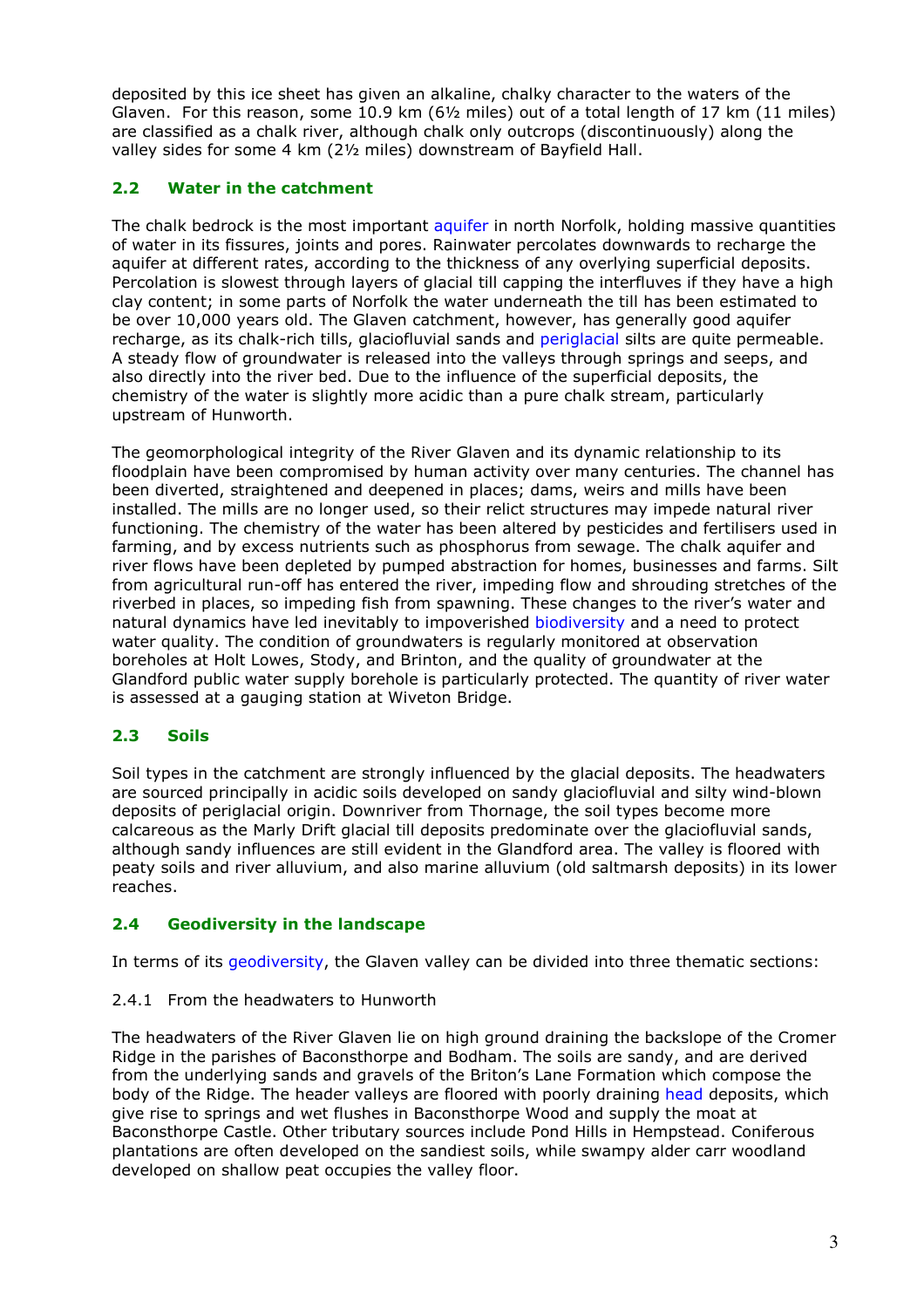

The moat and pond at Baconsthorpe Castle are supplied with spring water.

The present Hempstead mill was built in 1830 to harness the waters of the Glaven, but from the start there were doubts about the reliability of the supply. This necessitated bringing water from several sources, including the mill dam and an upper pond, Selbrigg Pond, New Decoy Pond and Horsepit Pond. Selbrigg Pond was created for this purpose in 1810, and has recently been subject of an ecological restoration and dam strengthening project.

Holt and High Kelling stand on the southern skirts of the Kelling glacial outwash plain, which rises to a highpoint (78 m / 256 ft OD) at Kelling Heath. This area of sands and gravels was deposited as a southward sloping plateau, and the River Glaven flows along its southern margin at about 45 m / 148 ft OD. The valley in this area is quite steep-sided, and was excavated by meltwaters flowing towards the Briston Gap. Holt Lowes is a Site of Special Scientific Interest (SSSI) designated for its biodiversity. Areas of heathland underlain by coarse 'cannon-shot' gravels' on the plateau (the outwash plain) contrast with flushed slopes along the valley side that give rise to diverse mire plant communities, some acidic and some calcareous. The calcareous waters here emerge lower down on the slopes and relate to the Marly Drift geology rather than to chalk bedrock - the upper surface of the Chalk bedrock in this area lies some 50 m (164 ft) deep below the plateau surface.



Holt Lowes SSSI. Coarse cannonshot gravels (left) form the southern edge of the Kelling glacial outwash plain underlie the heathland at this site. Water emerges in the valley (right) creating a mosaic of flushed wetland habitats.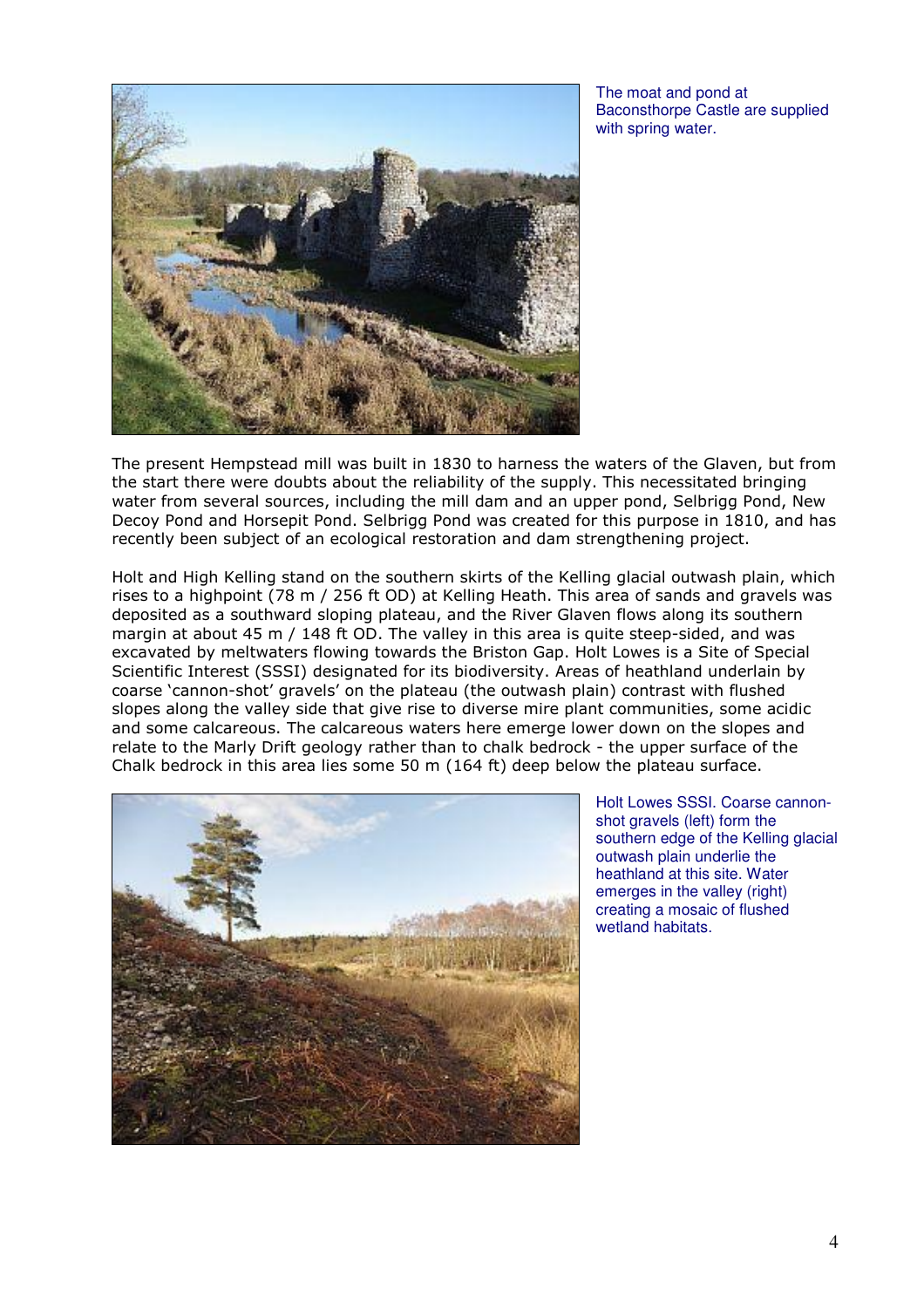From the 1880s until the 1950s, Holt obtained its water supply from springs rising from the glacial deposits at the Spout Hills, an area of common land west of the town. A cluster of wet flushes, rivulets and small dry valleys here are testimony to the power of local groundwater and variations in flow over millennia. The town's water supply is now piped from the Glandford borehole, but water used to be stored in a reservoir then pumped to a brick water tower, now demolished. Spout Hills is a Norfolk County Wildlife site designated for its dry grassland and wetland biodiversity interest.



Spout Hills, Holt. Natural springs here provided the town's water supply until the 1950s.

## 2.4.2 From Edgefield to Glandford

Just downstream from the Lowes, below Edgefield Bridge, the river becomes a characteristic chalk river, as calcareous groundwater starts feeding into the river bed from below. At Hunworth, the Glaven turns to flow northwards at the southernmost margins of the Kelling outwash plain. It receives the water of the Thornage Beck at Beck Farm, Stody. This stream has its headwaters in the uplands of Marly Drift round Gunthorpe and Briningham, which imparts a lime-rich character to the waters which it brings to the Glaven valley.

The valley floor broadens out appreciably north of Hunworth.  $18<sup>th</sup>$  century maps show that the river used to have a natural meandering pattern over the floodplain. Stretches of the river were altered in the  $19<sup>th</sup>$  and  $20<sup>th</sup>$  centuries by straightening and deepening the river channel to speed up drainage, with consequent effects on river dynamics and biodiversity. River restoration work has been undertaken in recent years to restore more natural integrity to river functioning. The River Glaven Conservation Group (RGCG) and the Stody Estate have reinstated pools, riffles and meanders in two stretches of the river between Hunworth and Letheringsett, including a 400-metre reach known as Hunworth Meadows (near Beck Farm). The channel was narrowed in places to promote variable flow within it, and the river has been reconnected with its floodplain by removing marginal embankments to facilitate natural flooding. A further 1 km has been enhanced near Thornage Common. Restoration work has also been carried out by the RGCG at Bayfield Lake. This is not a natural lake, and was created as an ornamental feature in the early 19<sup>th</sup> century. Over the years it has been filling up with silt, so a suction-dredger has been used to remove some of the mud. Some of the lake bed has been sampled with a corer and will provide scientific information about changes in the Glaven valley over the last 200 years.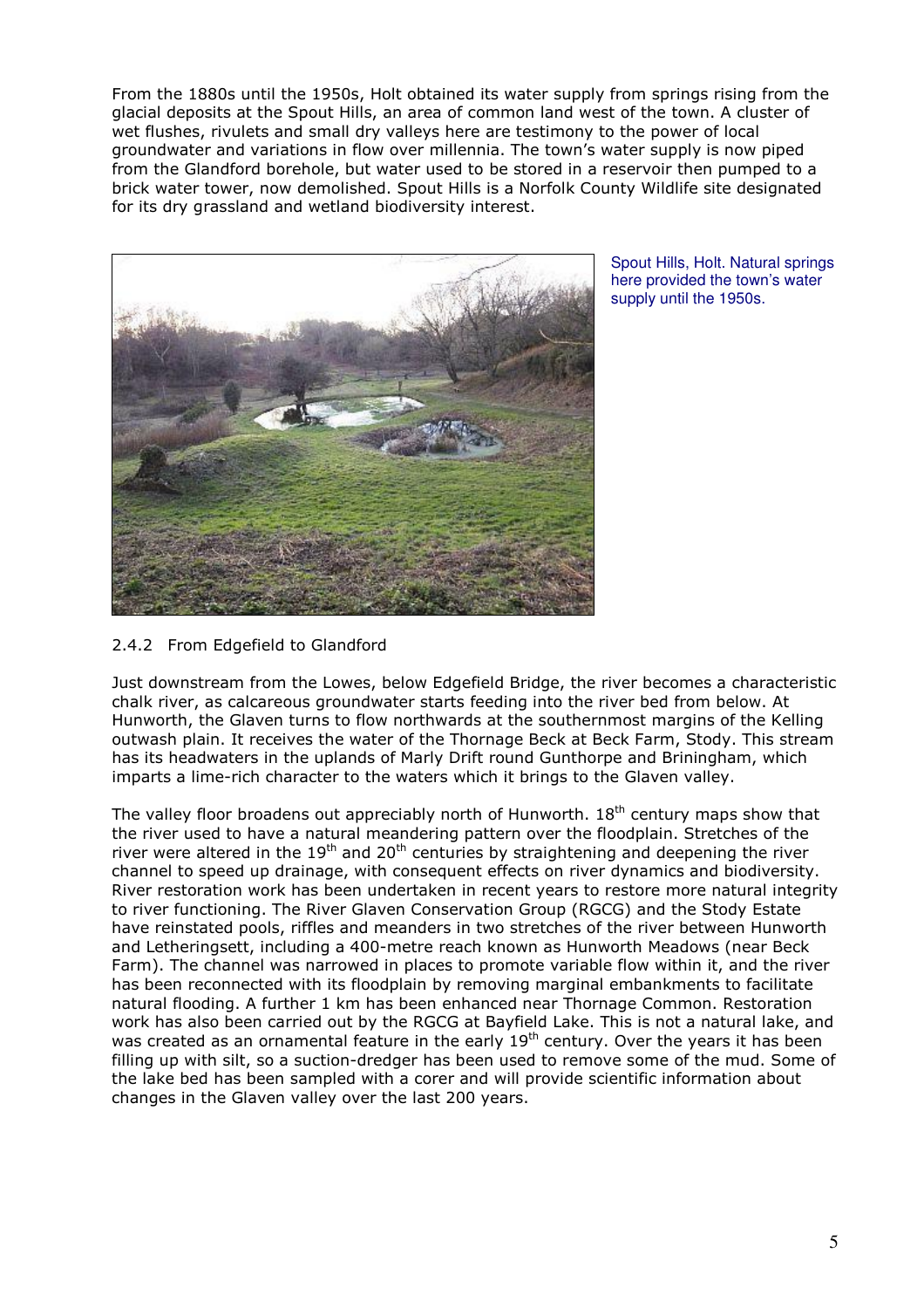

Looking east over the River Glaven at Hunworth. The uplands on the left mark the southern skirts of the Kelling glacial outwash plain. The river here has a natural meandering planform. The waters of the Stody Beck join the river from the right in an artificially straightened channel.

Water Lane Beck enters the Glaven valley at Letheringsett. Its catchment drains the plateau land south of Salthouse Heath and Kelling Heath, and includes several ponds developed on peaty soils where water emerges from the drift. The north-east / south-west orientation of this tributary valley suggests it is likely to have been initiated by meltwaters draining from an ice sheet still-stand at the Salthouse Heath outwash plain.

In past centuries, the power of the river was harnessed by four watermills between Hunworth and Glandford: Hunworth, Thornage, Letheringsett and Glandford. Each of these provided obstacles to the natural functioning of the river and obstacles to the passage of migrating fish. At Thornage in the early 19<sup>th</sup> the water was diverted into a mill pond constructed on the valley side then directed through an undershot wheel. This meant that the old course of the river was abandoned and the floodplain became deprived of water. At Letheringsett, the river supplied motive power and water to a mill (still working today) and a brewery through an array of leats, channels, dams and sluices at various levels; these can



Letheringsett Mill, showing two mill races. The one on the right houses the water wheel, the one on the left is a bypass used when the wheel is not in operation.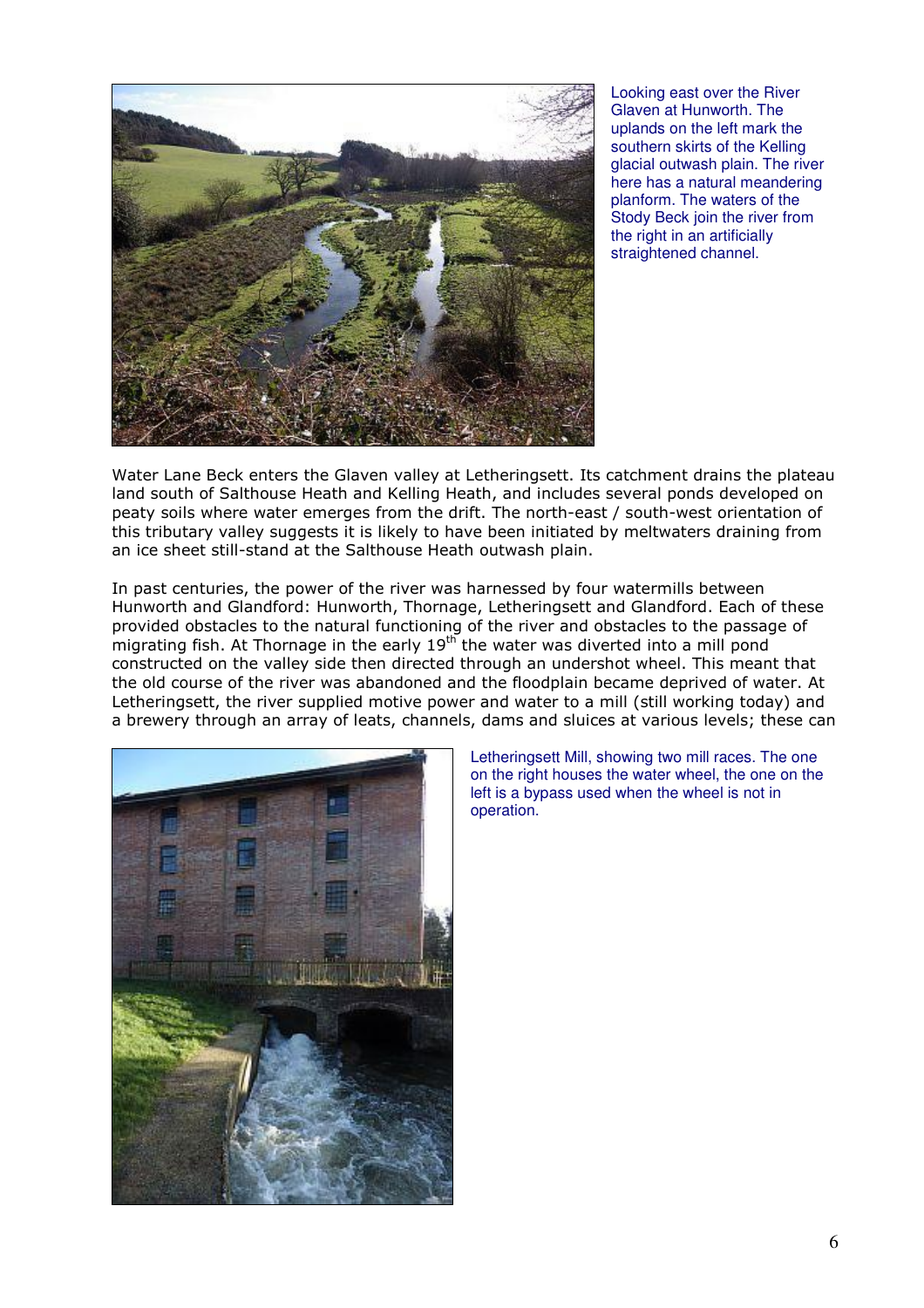be seen today and exemplify the complex water management structures which altered the natural flow of the Glaven. Similar structures can be seen at Bayfield, where a lake was created in the  $19<sup>th</sup>$  century and the river was partly diverted through a bypass tunnel. Both Letheringsett Mill and Bayfield Lake are affected by siltation problems. The channel structures pose difficulties for migratory fish.

The water environment in the Glaven valley is of high biodiversity conservation value. The river has a gravelly bed, which provides breeding habitat for native populations of brown trout, brook lamprey and white-clawed crayfish - it may hold the biggest remaining river population of the latter in southern England. The valley also includes a variety of ditches, ponds and artificial lakes, as at Edgefield and Bayfield. These provides habitat for wetland and aquatic species characteristic of chalk-rich waters, including water crowfoot and a notable variety of stoneworts. Glaven Farm Meadow, between Thornage and Letheringsett, is a County Wildlife Site on the floodplain designated for its diverse flora. In other parts of the catchment, a scattering of farm ponds and marl pits may also provide valuable watery habitat, for example for eels and rare crucian carp. Clean, unpolluted water is essential to maintaining this ecological value, which is why potential sources of pollution such as nitrates and phosphates are monitored by the Environment Agency. Water from Holt sewage works discharges into the river at Letheringsett, and makes a substantial contribution to downstream river levels, so its quality is strictly monitored; unfortunately phosphates are not stripped prior to discharge.



The ridge of the Blakeney Esker, seen here at Wiveton Downs SSSI.

The Glaven valley north of Letheringsett is one of the most interesting parts of the UK for studying lowland glacial landforms. There are many relict features along the valley here, including an assortment of distinctive rounded hills, scarps and bluffs formed from sands and gravels of the Briton's Lane Formation. These are often capped by woodland, which tends to mask their landform. The knolls are thought to be the remains of kames deposited beneath the ice; examples include Candlestick Hill, Banham's Hill and Oulton Hill. Some linear features are though to be kame terraces; examples include Horse Hill in Bayfield Park and Pereer's Hills. A meandering ridge of coarse gravel between Glandford and Blakeney is the known as the Blakeney Esker. Almost all its length has been designated as Wiveton Downs SSSI, and is thought to represent the esker deposit of Anglian age. The geology of these glacial landforms can be seen in several old quarries, most notably the gravel pit at Letheringsett Road, Glandford (a geological SSSI) and the quarry near the south-eastern end of Wiveton Downs SSSI. Another SSSI at Hurdle Lane (Letheringsett) has interesting exposures of the contorted glacial tills, sands and gravels which underlie the flanks of the Glaven valley in this area.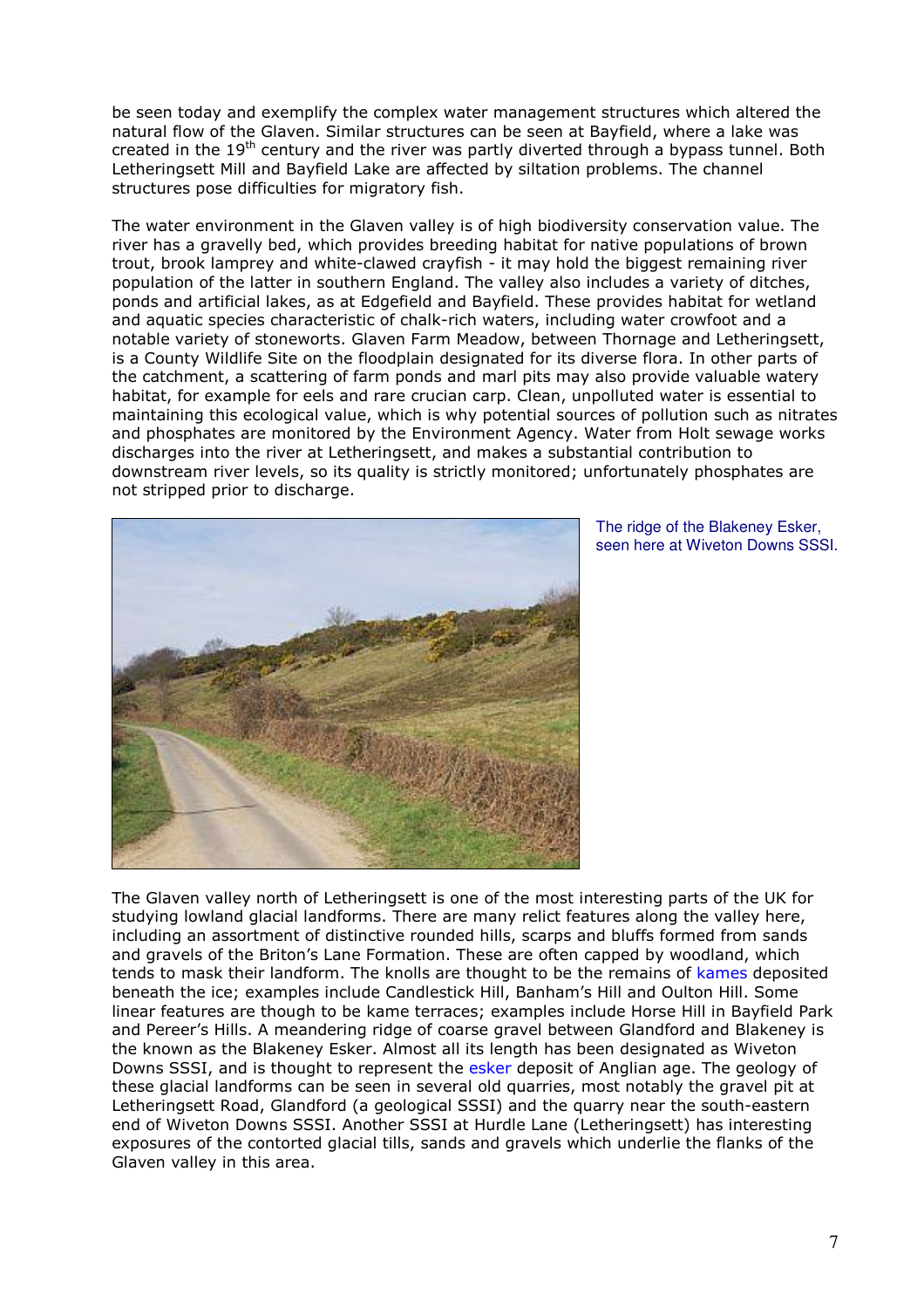## 2.4.3 From Glandford to Cley

The Glaven valley widens out downstream of Glandford. It is no longer classified as a chalk river from this point. Although chalk bedrock outcrops along the valley sides from here northwards it is overlain by thin layers of chalky and sandy drift. The floodplain is floored by layers of river and marine alluvium. Near the ford at Glandford the alluvium is 3.6 m (12 ft) deep overlying Marly Drift and Chalk; further north, it is over 8 m (26 ft) deep at Cley Bridge. The chalk is close to the surface at Cley, about 2 m  $(6\frac{1}{2})$  ft) down, giving the village's well water a very alkaline character.

The Glaven valley was tidal as far as Glandford in Tudor times. There were prosperous seaports at Wiveton and Cley, trading wool with the continent until the river silted up in the  $17<sup>th</sup>$  century, perhaps due to the effects of saltmarsh reclamation at the mouth of the estuary. The old bridge at Wiveton was once the lowest crossing point on the Glaven.



The Glaven floodplain at Wiveton Bridge, looking south. 500 years ago this would have been tidal marshland.

The Glaven becomes a tidal channel at Cley-next-the-Sea, and its freshwater mingles with saltwater in the saltmarsh zone north of the sea wall. There are two sluices which prevent brackish water from flowing upstream. While maintaining the lower Glaven's freshwater character, these sluices impair the ability of migratory fish such as sea trout, lamprey and eel to enter the river from the sea.

## 2.5 Future scenario

Rising sea levels due to human-induced global warming may well see tidal influence extending up the Glaven valley once more. Norfolk County Council estimates that sea levels are likely to rise by up to 0.88 m this century, so in theory the river could become tidal as far upstream as Bayfield Lake (located just below the 10 m contour). If so, the river will be grading to a rising base level, which could raise freshwater levels upstream in the catchment. Set against this, all future scenarios suggest that climate change is likely to lead to lower groundwater and river flows in summer. To add to the uncertainty, unstable weather patterns are likely to lead to episodes of more intense rainfall alternating with drought, all of which have implications for river, floodplain and water management, and biodiversity in the catchment. The Glaven valley is clearly still evolving.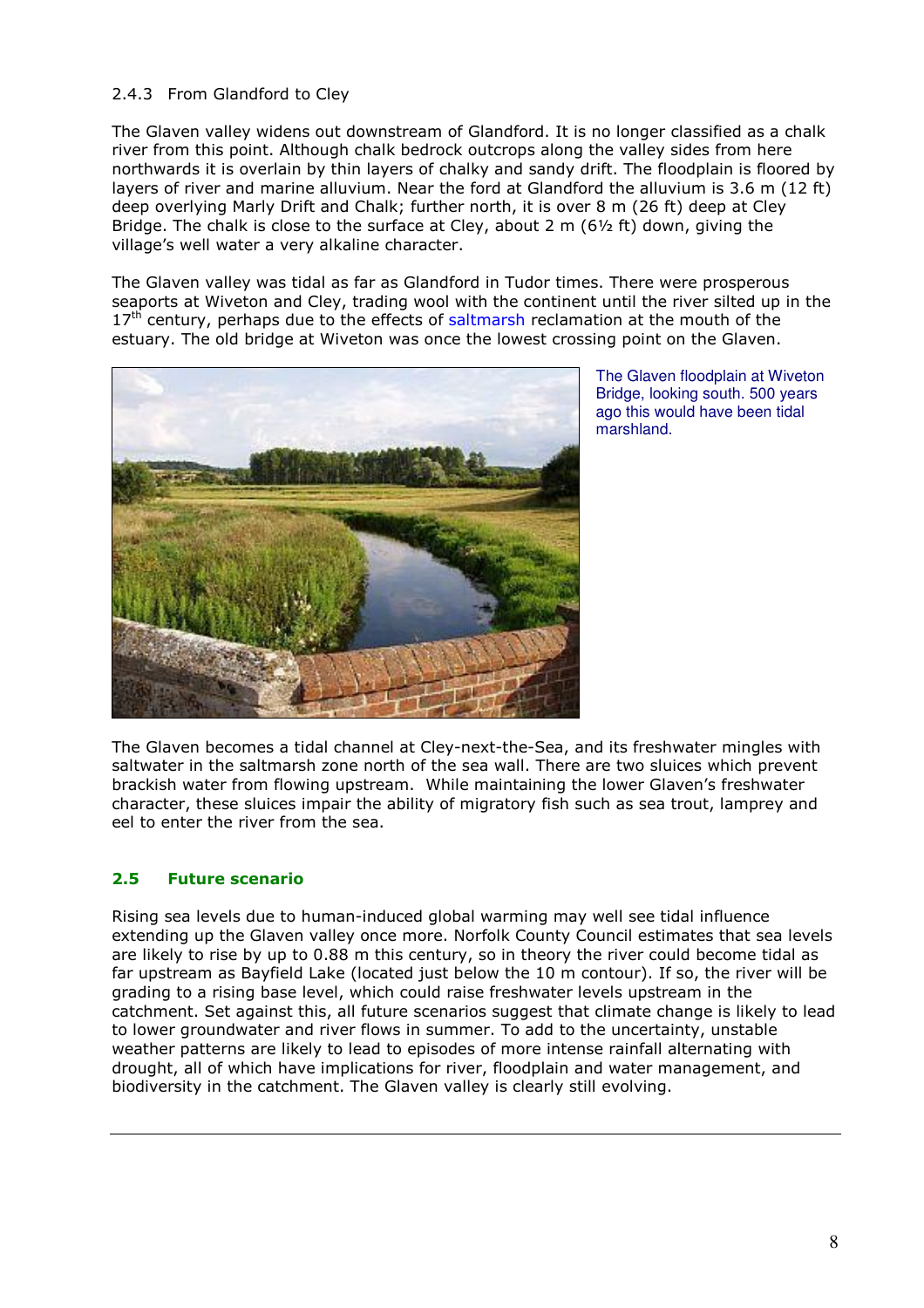## 3.0 FEATURES TO VISIT

The following natural and cultural features have potential to communicate the contribution of geodiversity to the natural and cultural character of the River Glaven and its catchment. For details see section 4 below.

## 3.1 Letheringsett Mill

An active water mill offering guided tours and producing flour for local retail. The mill was restored during the 1980s, and the waterwheel and driving mechanism survive in working order. Issues regarding water management in the valley and impact on geodiversity and biodiversity can be explored, as several leats and sluices can be seen on site. An old brewery which used river water for brewing as well as motive power is sited nearby.



A 19<sup>th</sup> century sluice feeding Letheringsett brewey.

## 3.2 Holt Lowes

This is an open access area which includes the pine woods of Holt Country Park (managed by N Norfolk DC) and the heathland and wetland areas of Holt Lowes SSSI. It has on-site car park and toilet facilities, and a wooden viewing tower offering views at tree-top height over the heath area. Features of the site include exposures of distinctive 'cannon-shot' gravels which form the distal end of the Kelling glacial outwash plain, and interesting ecological variations linked with the geology of the valley. Dry heathland habitat contrasts with acid mire and calcareous wet flushes along the lower valley side. The River Glaven can be seen in a straightened, slightly embanked channel.

## 3.3 Natural Surroundings, Bayfield

The Natural Surroundings Wildflower Centre at Bayfield has a programme of walks and workshops for the general public and caters for educational field trips. It is a good place to explore topics including a) water management issues associated with the creation of Bayfield Lake, b) geological history of the valley, including glacial depositional landforms; c) ecology of the river and spring-fed fenland; d) the physics of hydraulic rams. Facilities are geared up for biodiversity-related educational work, such as pond and river dipping and bird watching.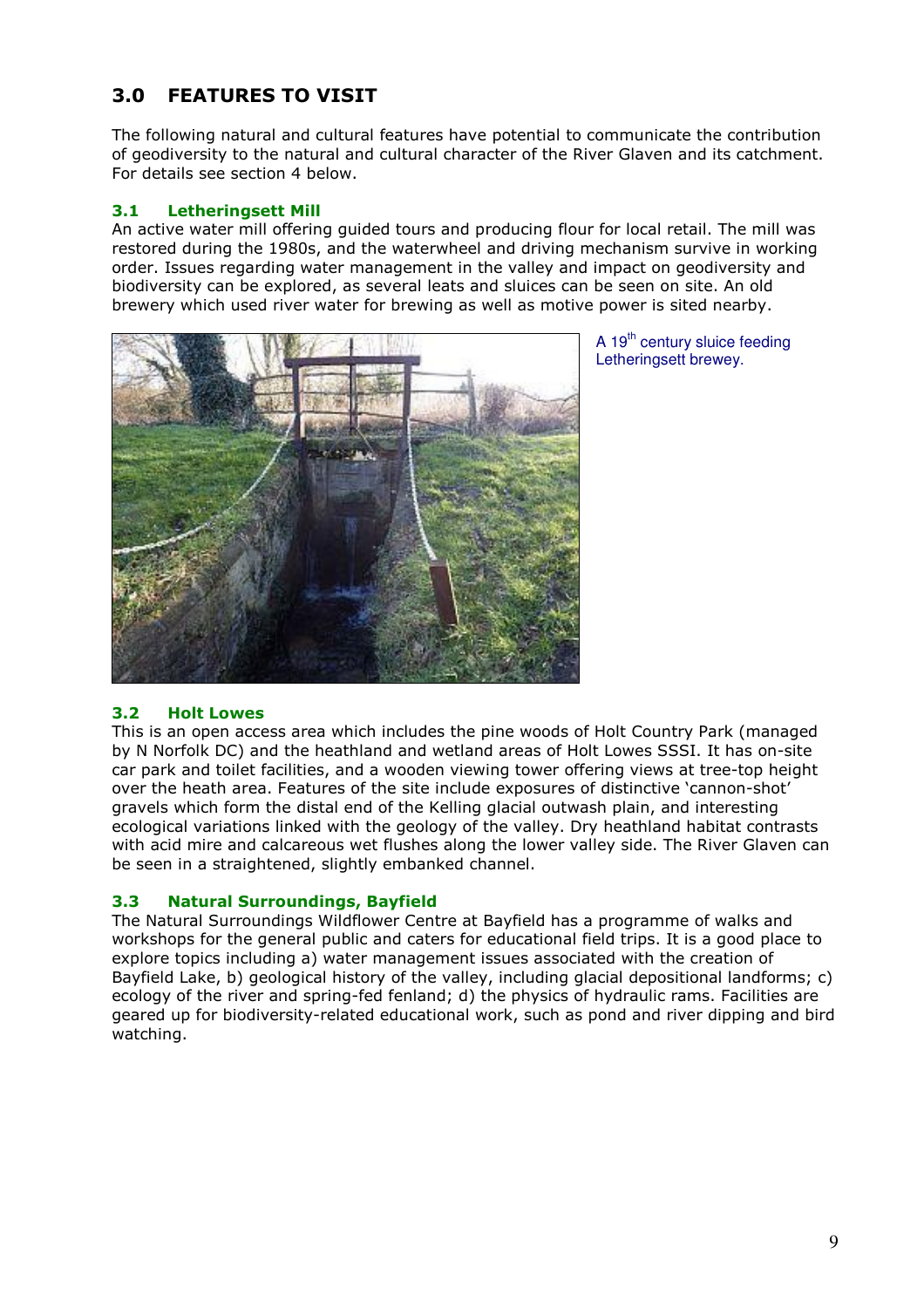

The River Glaven at Bayfield Bridge. The building on the left houses a Victorian hydraulic ram machine which once supplied Bayfield Hall.

#### 3.4 River restoration

The Hunworth Meadows site at Stody offers an opportunity to see the results of recent river restoration work, involving re-meandering and enhanced floodplain connectivity. The site can be seen from the road, and a grandstand view can be had from an adjacent railway embankment (rough, steep ground). Visits can be arranged through the River Glaven Conservation Group and the Stody Estate. It may also be possible to arrange a visit to Little Thornage Meadows one mile away.

#### 3.5 Blakeney Esker

The best example of an esker in lowland England, illustrating glacio-fluvial processes associated with the formation of the Glaven valley. The site comprises the public access area of Wiveton Downs at its south-eastern end, with quarry exposures of 'cannon-shot' gravels and interpretive panels; a middle section which can be viewed from Saxlingham Road; a north-western section that can be explored by footpath, with a quarry at Morston Downs displaying cannon-shot' gravels (can be viewed over a fence).

## 3.6 Spout Hills, Holt

Close to the centre of the town, Spout Hills is an attractive public area in a small valley which once supplied Holt's water. The site includes ponds fed by flowing spring water and a storage cistern, providing a visible introduction to the links between water and human settlement. A series of springs, wet flushes and rivulets enable links to be made between water and local wildlife habitat. The valley is fretted with spring-sapping scarps and hollows, showing how the local landscape has been shaped by emergent groundwater.

#### 3.7 Holt Hall Environmental and Learning Centre

The Centre offers a mix of residential and day school geography courses related to the River Glaven from Key Stage 2 to A level. At KS2 the 'River Explorers' course records changes in the river from its headwaters to the sea. A more advanced course called the 'River Glaven' is offered for KS2/3, including a river restoration topic. Two relevant courses are offered at A Level. 'Rivers and Management' explores in-depth aspects of river management, and 'Water Quality' investigates biotic and abiotic data.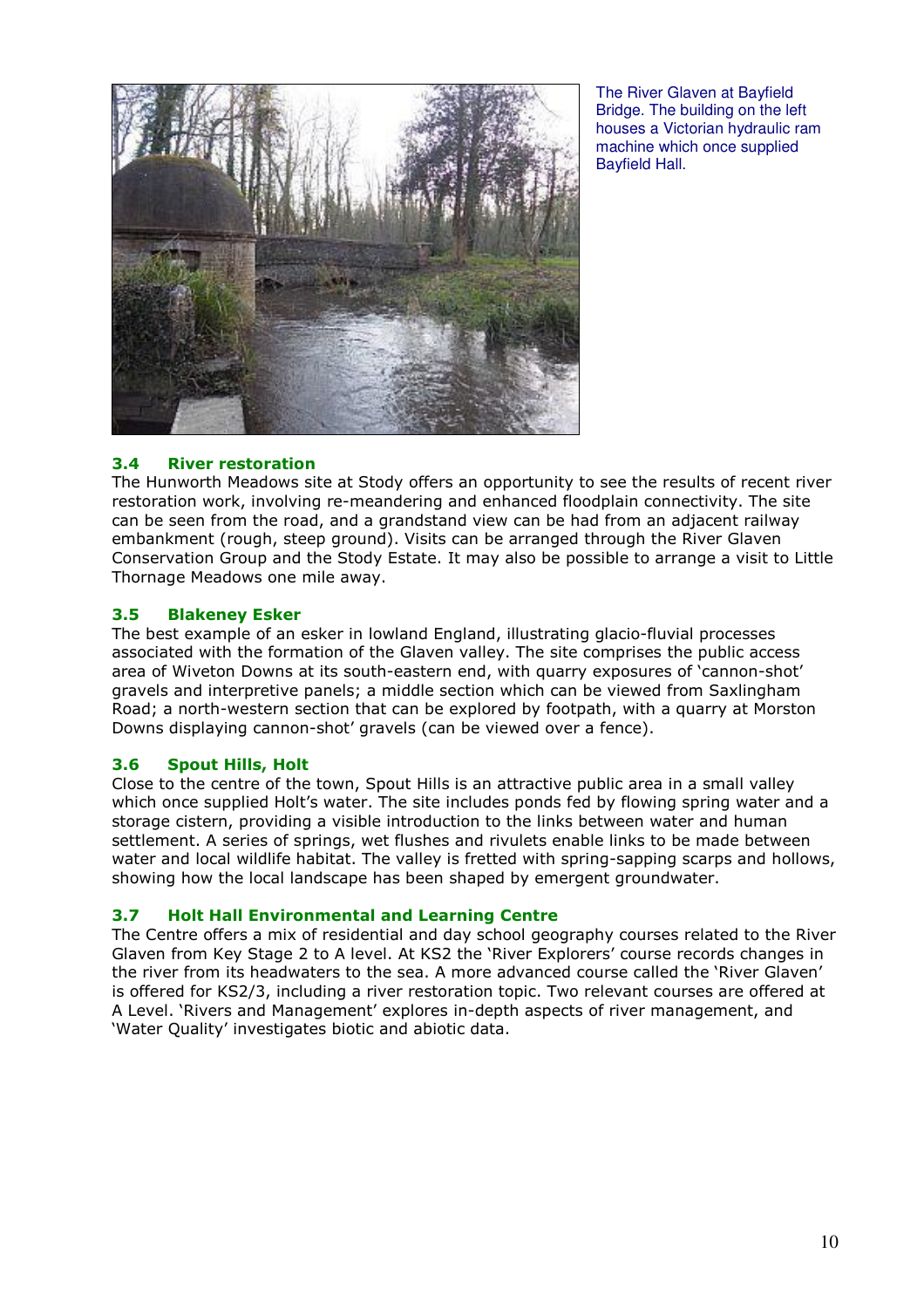

An interpretive panel at Wiveton Downs, explaining the formation of the Blakeney esker.

## 4.0 LOCAL DETAILS

Supporting in-depth information about environmental features of the River Glaven catchment.

#### Geology and soils

#### Geology

Area underlain by Cretaceous Chalk bedrock. Chalky tills ('Marly Drift') of the Sheringham Cliffs Formation (Anglian glaciation) occupy higher ground, thickly overlain by glaciofluvial sands and gravels of the Briton's Lane Formation (late Anglian outwash). (NB The SCF was then mapped as the Lowestoft Formation.) Related to story of late Anglian ice retreat – see below. Chalk is discontinuously exposed along the valley sides downstream of Glandford. See: British Geological Survey 2002: Cromer. England and Wales sheet 131. Solid and Drift Geology, and associated Brief Sheet Explanation booklet.

In BGS boreholes TG03NE38 (Heath House, Holt) and TG03NE1 (Heath Farm, Holt) located at c.63 m OD chalk bedrock was encountered at 46 m and 51 m depth respectively. They demonstrate the thickness of Anglian glacial till and outwash deposits composing the southern edge of the outwash plain at Holt. The floodplain here is at approx 43 m OD, so the chalk may lie locally at up to 30 m below the valley floor. Soils

Soil types in the catchment are strongly influenced by the glacial deposits. The headwaters are sourced principally in acidic soils of the 541 2 Wick 2 and 541 t Wick 3 Associations (on glaciofluvial, aeolian and till deposits with loamy or sandy texture) and 551g Newport 4 (on glaciofluvial drift, with sandy acidic character). Downriver from Thornage, the soil types become more calcareous, with 343 g Newmarket 2 (on chalky drift) and 581 f Barrow (on chalky till and drift, loamy), although acidic influences are evident in the Glandford area (Newport 4). The valley is floored with 871c Hanworth soils (aeolian drift with peat upstream of Hunworth, and 861b Isleham 2 (on glaciofluvial drift and peat) downstream from there.

#### Geomorphology

One of the most interesting areas of Britain. Complex story relating to retreat of late Anglian ice sheet which emplaced the Cromer Ridge moraine and deposited a variety of depositional landforms (kames, kame terraces) in the valley.

The Kelling outwash plain includes the plateau round Holt. The Salthouse outwash plain includes the plateau between Salthouse Heath and Glandford.

Lee, JR et al (2013): A polyphase glacitectonic model for ice-marginal retreat and terminal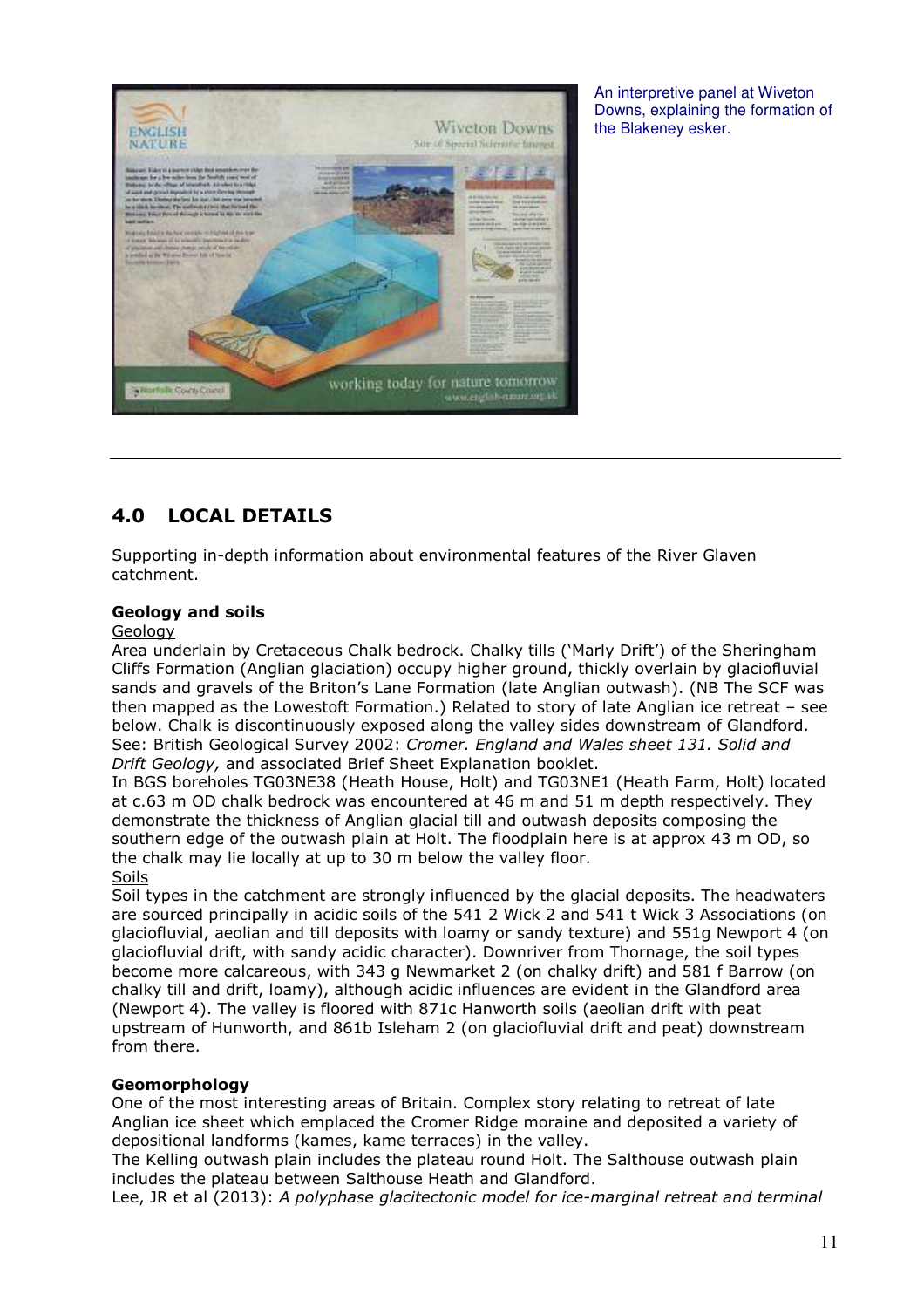moraine development: the Middle Pleistocene British Ice Sheet, northern Norfolk, UK; Proc Geol Assoc 124.

Sparks, B and West, RG (1964): The Drift Landforms around Holt, Norfolk; Trans Inst Brit Geog #35.

Pawley, S. (2006): *Quaternary glaciations of north and west Norfolk*; Unpublished Ph.D. Thesis. University of London, 453pp.

"There are no tributaries in the lower part, whereas in the upper part there is no main stream." See Whitaker 1921: The water supply of Norfolk; HMSO, p.8

## Biodiversity

Crayfish.

"Over the 18th-19th September, volunteers from the RGCG, Environment Agency, UCL and the Norfolk Non-native Species Initiative were involved in the third Glaven white-clawed crayfish transfer. As usual all volunteers were by guided by Martin Pugh of Essex WT. Unfortunately non-native American signal crayfish are present in the Glaven catchment and greatly threaten the river's native white-clawed ones. The Glaven probably holds the biggest remaining river population of white-clawed crayfish in southern England". See http://www.riverglaven.co.uk/2013/09/glaven-crayfish-transfer-iii/

In 2012 a small number of signal crayfish were discovered in the main River Glaven below Letheringsett Mill. In 2009 a population of signal crayfish were discovered in some small ponds (Lawn Farm ponds) at the top of Watering Lane, an important tributary of the Glaven in the Kelling-Letheringsett area. That year 50 crayfish moved to the Gunthorpe stream, giving them a safer place to reside in the Glaven catchment.

http://www.riverglaven.co.uk/2012/09/glaven-to-stiffkey-crayfish-swap/ and http://www.riverglaven.co.uk/2012/06/elimination-of-signal-crayfish/

See also

http://www.norfolkbiodiversity.org/actionplans/speciesactionplans/whiteclawedcrayfish.asp x

Brook lamprey.

"Brook lamprey are found in the Glaven in large numbers. It is likely that river and sea lamprey were common in the Glaven before the sluice gates were installed at Cley". See http://www.riverglaven.co.uk/2013/06/searching-for-the-brook-lamprey/ Rare beetles.

The Great Silver Water Beetle (Hydrophilus piceus) at Manor Farm Ponds, Briston, Carl Sayer found a single specimen. The Manor Farm ponds are spring-fed marl pits set in agricultural land at the headwaters of the Glaven and Bure rivers. See http://www.riverglaven.co.uk/2012/05/the-rare-great-silver-water-beetle/ Water vole, otter, brook lamprey, bullhead, three-spined stickleback, brown trout. Whiteclawed crayfish. http://www.riverglaven.co.uk/2012/04/hunworth-invertebrate-survey-2012/

## Letheringsett brewery

NHER 6522 An important 18th and 19th century brewery and maltings complex. The surviving buildings stand around a courtyard and include a malthouse, a building containing two malt kilns, a tun house, cart sheds and Glaven Cottage (the brewer's house). Sections of the brewhouse remain, although most of it was demolished following a fire in 1936. The complex had a waterwheel which was located in a tunnel passing under the malthouse (installed 1784) and the cart sheds. The brick and iron road bridge on the Holt to King's Lynn road was built as part of the complex in 1818. The Lily Pond (NHER 44223) was originally dug for use by the brewery, but also provided water to Letheringsett Hall. It was fed by a hydraulic ram (NHER 17280) in Letheringsett Park. http://www.heritage.norfolk.gov.uk/record-details?MNF6522

Brewery owned by William Hardy – much detail in his wife's diaries, including dispute with Letheringsett watermill – See http://maryhardysdiary.co.uk/diary-volumes/2-beer-supplywater-power-and-a-death/

## Letheringsett hydraulic ram

NHER 17280 Modern hydraulic ram c.1905 located in Letheringsett Park (NHER 44219) and once fed a pond that provided water for the Hall (NHER 6521). TG 0609 3886. Two 2-inch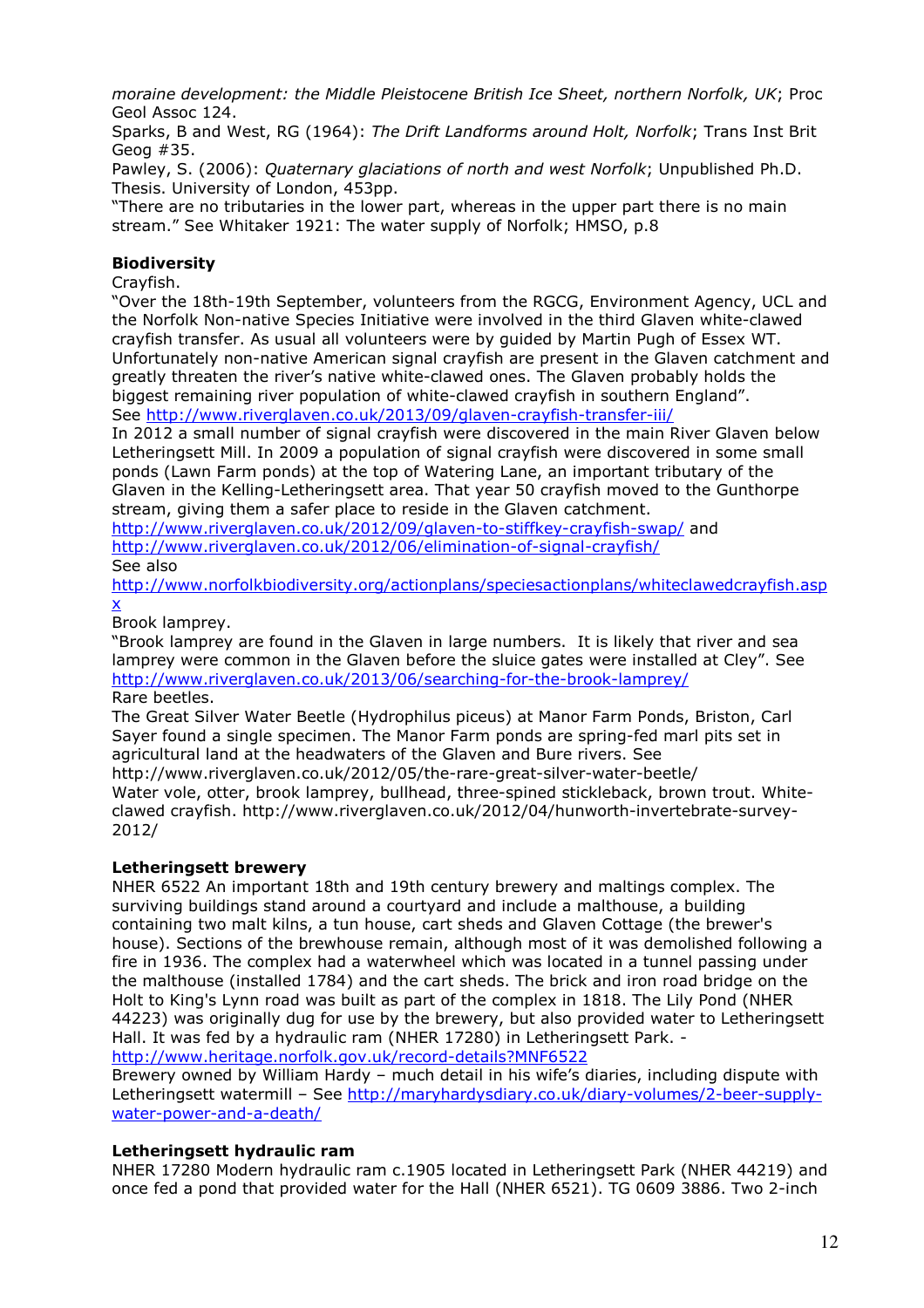Easton Amos and Andrews rams.

## Water mills

The River Glaven had 16 mills throughout its length at the time of Domesday. "In Domesday Holt is said to have had five watermills and this is not surprising as the parish is bounded by the river for a long distance. I can trace four of them. One of them is what is called Hempstead Mill, which is actually in the parish of Holt and is a rebuilding early last century". Basil Cozens-Hardy

### Hempstead mill

The present building was built by Richard John Gurney in 1830 and at that time was known as Holt Mill. The original watercourse, along which the parish boundary runs, was moved southwards some 40 yards slightly up the hill towards Holt in order to better accommodate the mill. The Glaven, which used to be called Hempstead Beck, was effectively dammed by the mill thereby forming the large lake that is still above the mill today. The stream draining from the pond originally ran to the left of the mill until it was diverted when the mill was built. At the time locals used to say, "Mr. Gurney, he built a barn where there weren't enough corn to put in it and a mill where there weren't enough water to turn the wheel." In about 1905 the wheel was removed and replaced by a turbine, this being a more efficient way of using the limited amount of available water. At the beginning of 20th century, when the turbine was fitted, there were 5 sources of water - mill dam, upper pond (swept away in the 1912 floods) Old Decoy (Selbrigg Pond), New Decoy and Horsepit Pond.Horsepit was originally the farm horse pond for Red House Farm, fed by runoff water from the farm and its buildings but the Gurney's added a sluice in order to supplement the mill dam. See http://www.norfolkmills.co.uk/Watermills/hempstead.html Letheringsett Mill

A working water mill built 1802 on a site dating back to Tudor times, and can be visited. See www.letheringsettwatermill.co.uk. NB Mike Thurlow (owner died May 2013). Much history at http://www.norfolkmills.co.uk/Watermills/letheringsett.html

Complex water management system for breastshot working. This could lead to local disputes when water from mill leats and ponds broke through the artificial banks and flooded neighbouring land.

Significant levels of siltation are affecting the operation of Letheringsett watermill. See North Norfolk CAMS Technical Document.

NHER 6525 Letheringsett Mill is a restored 19th century watermill. A mill stood on the site in 1720, but it burnt down and was rebuilt by 1754. The 1754 building also burnt down and the present building was erected in 1802. It was restored during the 1980s.The waterwheel and driving mechanism survive. - http://www.heritage.norfolk.gov.uk/recorddetails?MNF6525

## Glandford watermill

Built c.1907 using flint from local gravel pits. Mentioned in the 17th century. In 1824, the miller, William Cooke wrote a letter stating that at times, the tides at his mill used to pass through the water wheel into the mill dam beyond. This happened virtually daily until 1823 and in earlier times it is probable that in times of high tides, sea water came in as far as Bayfield. By the time the mill was sold in 1969 the wheel had gone and the mill was used as a store. However, it was subsequently sympathetically converted into a residence and in 1971 a fish farming business was run here by Robin Combe of Bayfield Fish Farm; lost £15,000 - £20,000 of rainbow trout due to heavy rain and flooding. See http://www.norfolkmills.co.uk/Watermills/glandford.html

NHER 6170 Glandford Watermill. A post medieval watermill that has probably been converted into a house. The mill is shown on Faden's map of 1797. Appears to have been rebuilt as house, though two arched sluices remain. Millpond at present (1998) dry. http://www.heritage.norfolk.gov.uk/record-details?MNF6170

#### Hunworth Water Mill

NHER 6530. TG 0664 3560. A watermill and miller's house in one. Set to the left, the mill dates to about 1760 and is two storeys high with a large weatherboarded loft projection on posts. It has two sluices over the River Glaven at the front and three at the rear. The mill is the only example in Norfolk where the power to the millstones was delivered from above. - http://www.heritage.norfolk.gov.uk/record-details?MNF6530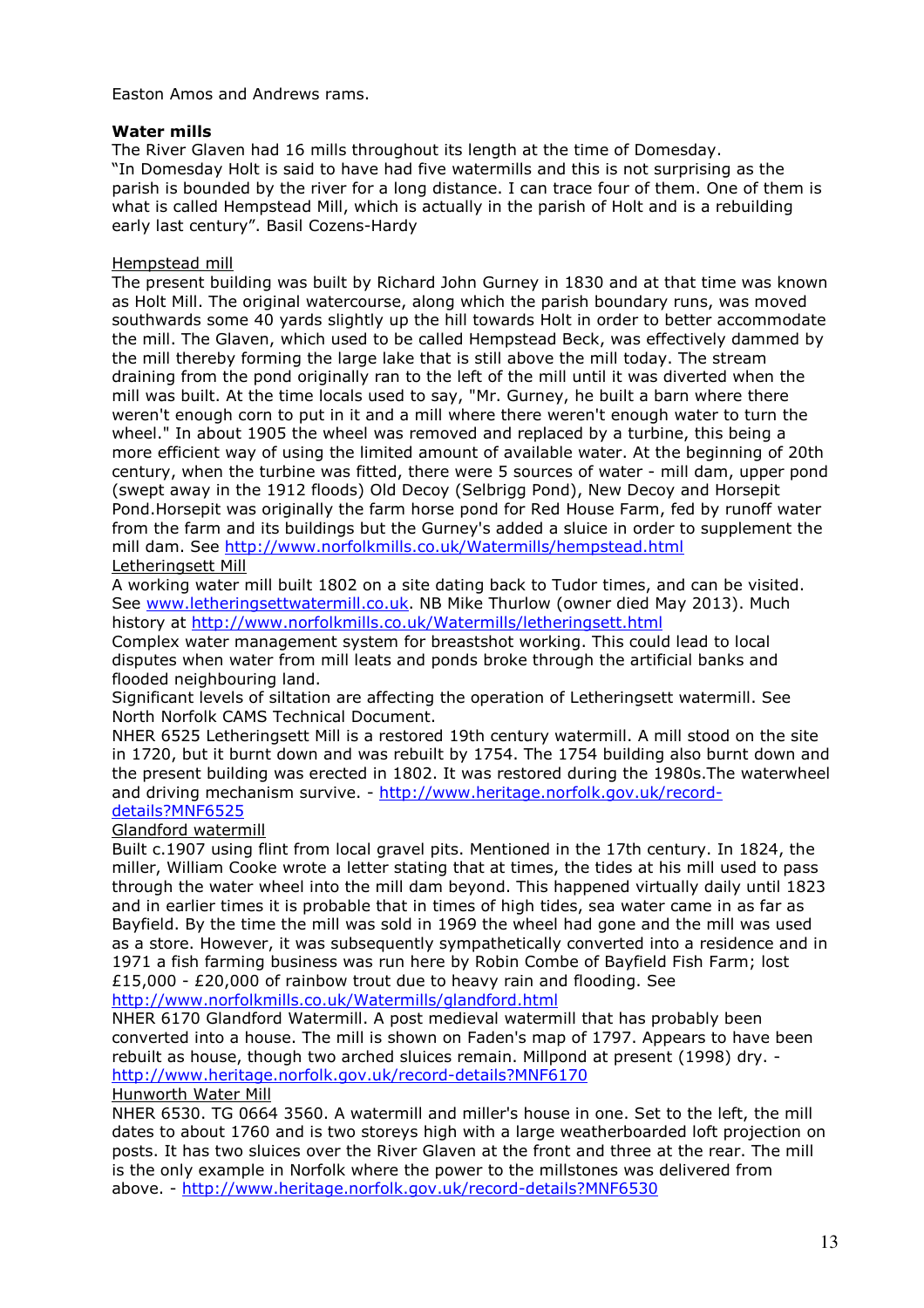Hunworth watermill is quite an old building dating from c.1750. The site is even older and goes back to at least Saxon times with milling dues having been paid since the time of Edward the Confessor. When sold in 1974 the machinery was intact. The wheel was 14 feet in diameter and 4 feet 6 inches wide and was constructed of wood with cast iron hubs. The drive to the stones was from above, which was a very rare configuration. See http://www.norfolkmills.co.uk/Watermills/hunworth.html

#### Thornage Watermill

NHER 6527 A late 18th century or early 19th century red brick watermill, three storeys high with an attic and a roof of pantiles. In 1986 the building stood derelict, and in the east end some of the original machinery was still present. This included the undershot wheel. - See http://www.heritage.norfolk.gov.uk/record-details?MNF6527

"The course of the Glaven was altered in order to construct the mill in an area able to hold the mill dam without flooding the surrounding area and in order to be more accessible to heavy transport." - http://www.norfolkmills.co.uk/Watermills/thornage.html

#### Bayfield Lake

Palaeolimnology project w/ Carl Sayer Collection of sediment cores from lakes to reconstruct long-term (100s-1000s of years) changes in their ecology - 1963 peak in caesium concentrations which represents the global peak in atomic weapons testing; also onset of the Industrial Revolution (around 1850) by the first occurrence of "soot" particles; before this later date more or less undisturbed and very high quality aquatic environments. Further details pending. http://www.riverglaven.co.uk/2012/11/the-secret-history-ofbayfield-lake/

Birds at Bayfield Lake - http://www.riverglaven.co.uk/2013/04/water-birds-return-tobayfield-lake/

Lake created in C19th. River water partly diverted into tunnel, to re-emerge beyond dam (currently back in operation 2014). Dam with weir and sluice leading to two channels at lake's outfall. Hydraulic ram c.1890 supplying Bayfield Hall.

#### Holt Hall Environmental and Learning Centre

Offers Geography courses related to the River Glaven from KS2 to A level, including: KS2 River Explorers

Observe, measure and record how a river changes as it winds its way to the sea. Spend the day visiting different sites from the source to the mouth of the River Glaven. Links are made to the history of its valley and the effects of human intervention. Links with QCA Unit 14. Also courses on rocks and soils.

#### KS2/3 The River Glaven

Changes in channel characteristics are considered as we travel from the source to the mouth of the River Glaven. Width, depth, velocity, wetted perimeter and bankful measurements are taken to allow detailed analyses of river processes. Students are also encouraged to make careful field sketches of the river and surrounding landscape. Speed investigations and invertebrate sampling are optional and it is possible to visit a site of extensive river restoration where students are able to observe management techniques. A Level Rivers and Management

Width, depth, velocity, wetted perimeter and bankfull measurements are taken to allow detailed analyses of river processes. In addition, students consider the impact of new fishing lakes, visit a site of extensive river restoration, learn about vital channel realignment and reflect on the flood management strategy for the future.

#### A Level Water Quality

Is human activity influencing water quality in the River Glaven? Freshwater invertebrates are sampled and a collection of abiotic data provide students with experience in a wide range of techniques including titration and use of digital sensors. Data collection and analysis mirrors the Environment Agency General Quality Assessment (GQA) system. See http://www.holthall.norfolkedunet.gov.uk/index.html

## Meander straightening

See Faden's map for C18th river profile.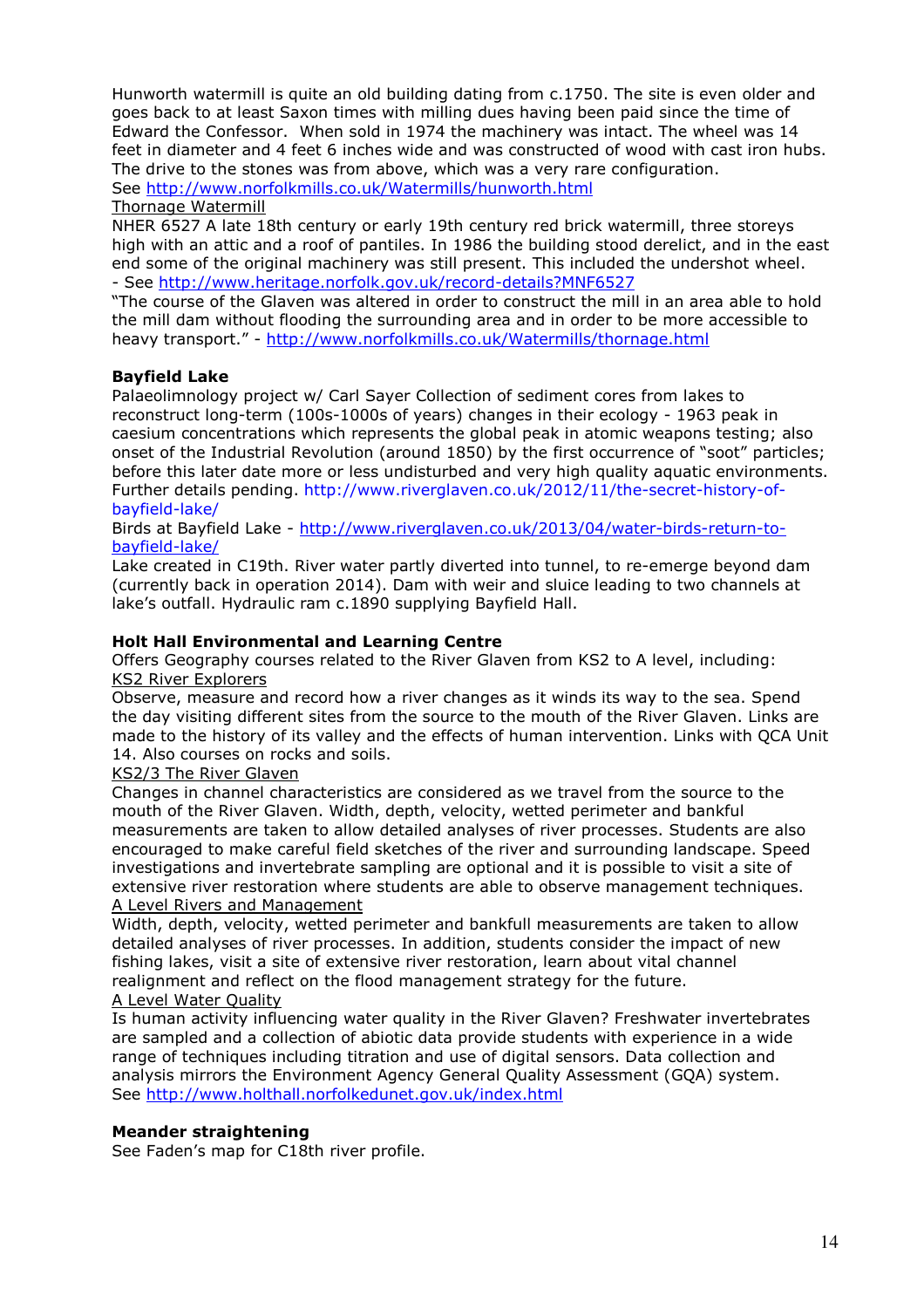## Public water supply

Major PWS abstraction takes place at Glandford (Anglia Water).

#### Hydrogeology

Groundwater beneath the chalky boulder clay on the interfluves is characteristically about 10,000 years old, and has high  $HCO<sub>3</sub>$  concentrations. In contrast, modern valley zone Chalk groundwaters contain high concentrations of  $NO<sub>3</sub>(up to 120$ mgl<sup>-1</sup>),  $SO<sub>4</sub>(up to 130$ mgl<sup>-1</sup>) and Cl (up to  $100$ mgl<sup>-1</sup>) contributed by contamination, mainly from an agricultural sources. The Chalk aquifer in the interfluve areas experiences minor recharge, whereas the Chalk in the valley zone receives direct, modern recharge water. At the fluvial margin, glacial sands and gravels control the storage and release of water, transferred laterally through the glacial tills, to the high-transmissivity Chalk in the valley zone. See Hiscock, K 1993: The influence of pre-Devensian glacial deposits on the hydrogeochemistry of the Chalk aquifer system of north Norfolk, UK; Journ Hydrol 144

Recharge rates to the Chalk aquifer at the edge of the till are greater than the effective rainfall (rainfall minus actual evapotranspiration) because of the contribution of large volumes of runoff from the till sheet. This water characterises the modern (post-1960s), high-nitrate, groundwaters of the main Chalk valleys with potentially short travel times from recharge to discharge. The arable land on the till sheet has had field drains installed and these contribute to the bulk of the runoff; as a consequence nitrate concentrations in the runoff are high;

• One consequence of the redistribution of recharge by the till is that boreholes close to the edge of the till sheet are likely to pump a greater proportion of modern recharge than previously believed and these are likely to produce water with higher nitrate concentrations;

• the Chalk groundwaters at the edge of the till sheet are vulnerable to pollution because of the potentially high recharge rates (due to runoff recharge) and the relatively shallow depth to the water table. As a consequence, travel times through the unsaturated zone may be short.

See Marks et al 2004: Chalk Recharge Beneath Thick Till Deposits in East Anglia; Groundwater Systems & Water Quality Programme Internal Report IR/04/179; BGS Chalk transmissivity is low under the Cromer Ridge, and is lowest downriver e.g. near Glandford, where the Chalk is closer to the surface. Groundwater flows northwards down the head gradients to the coast and into the valleys.

Non chalk aquifer takes place in the headwaters of the Glaven, in the glacial deposits.

#### Water management

Source Protection Zones are designated to protect groundwater. There is one downstream of Letheringsett to protect the Glandford borehole. See North Norfolk Catchment Abstraction Management Strategy, Conceptualisation Report; Environment Agency 2005 Groundwater Vulnerability Zones are designated to characterise vulnerability to pollution applied to the ground surface; this is related to soil properties (transmissivity). The sandy soils of the Cromer Ridge and the outwash plains are highly vulnerable; the tills west of the Glaven are intermediate vulnerability.

Nitrate Vulnerability Zones are designated to protect waters from agricultural nitrate pollution. The Cromer Ridge area of the catchment is designated NVZ for both ground and surface waters, and the rest of the catchment for groundwater.

Groundwater observation boreholes are situated at Holt Lowes, Stody, and Brinton. Groundwater management takes place using Groundwater Management Units.

Groundwater catchments and geographical river catchments do not readily correspond. The Glaven GWMU is 102.3 sq km in size.

#### River restoration work

Project completed at Hunworth, 2010, on the Stody Estate land, on a 400-metre reach which, at sometime in the distant past, had been straightened and moved to the edge of the floodplain, probably for the purposes of milling. The project involved restoring the river's natural form by putting back pools, riffles, and meanders, narrowing the river and reconnecting it with its flood plain. Surrounding land in HLS. See http://www.wildtrout.org/content/river-glaven-hunworth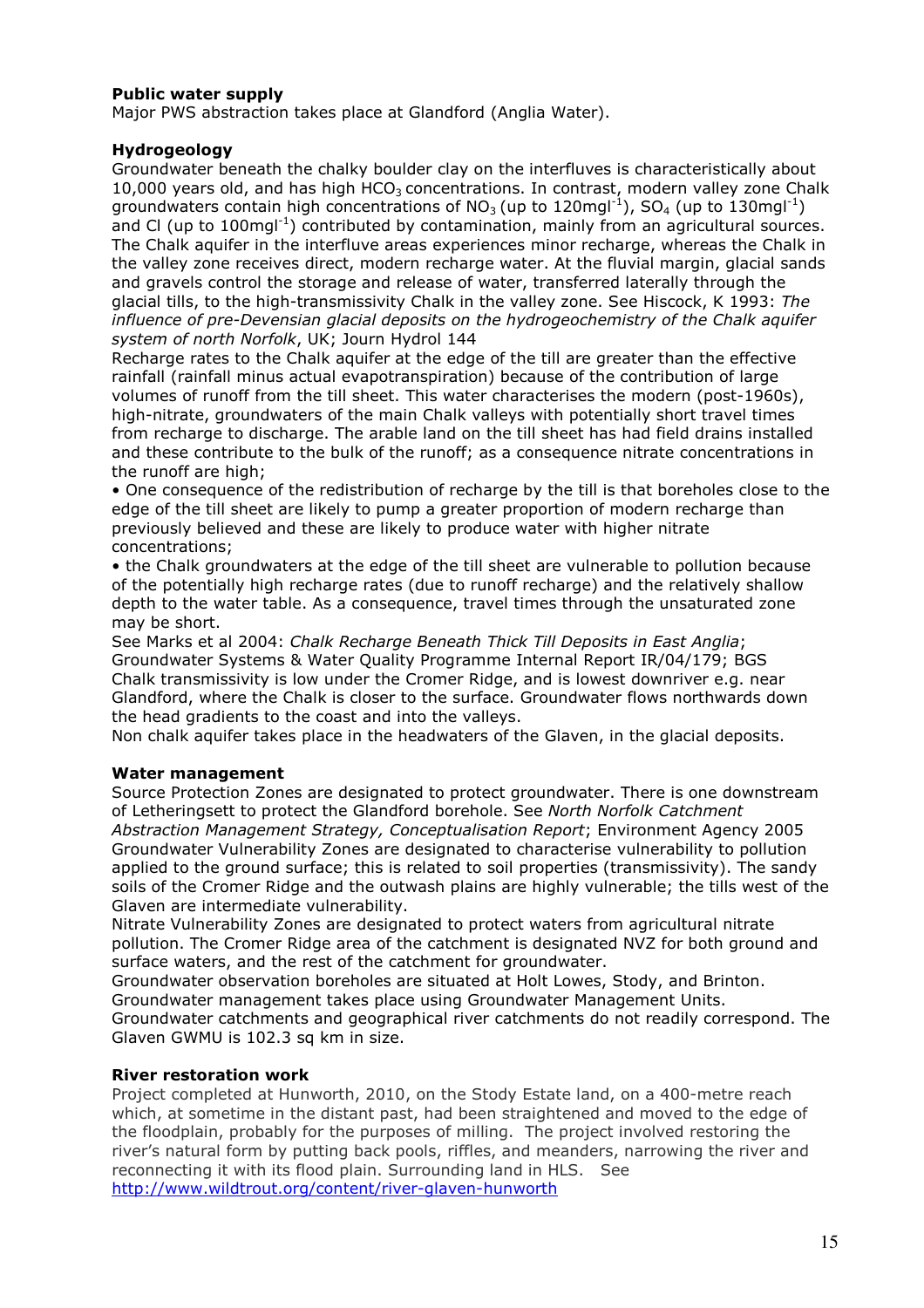See also Cinderella Project report for work in 2006 at http://www.wildtrout.org/sites/default/files/library/Glaven.pdf Hunworth meadows.

In 2008 cattle grazing recommenced at Hunworth (after a long absence) as part of a rivermeadow restoration project enacted by the RGCG and the Stody Estate. In 2010 floodbanks were removed from the riverside to permit flooding of the meadows and then in 2011, to complete the restoration process, the river was re-meandered. See

http://www.riverglaven.co.uk/2012/12/remembering-the-meadows-summer-2012/

Little Thornage meadows (near Thornage Common and on CWS 1097 Glaven Farm Meadows)

First River Glaven Conservation Group project, to improve fish spawning in 2006. Funded by the Cinderella Chalk Rivers Project (NE/EA). "To restore and enhance one km of in-river habitat and increase biodiversity for brown trout, brook lamprey, bullhead and whiteclawed crayfish; to enhance the ecological and geomorphological functioning of the river and re-connect the river and floodplain by removing a section of raised floodbank; to develop an experience base for the group in relation to further restoration projects and to establish a demonstration site to show the techniques to other interested parties". See http://riverglaven.files.wordpress.com/2012/01/autumn-2007.pdf

Further river narrowing by the River Glaven Conservation Group using faggots of alder wood at Little Thornage meadows Jan 2013 – see

http://www.riverglaven.co.uk/2013/01/volunteer-work-day-at-little-thornage/

#### Bayfield Lake.

"The lake was dug for ornamental purposes in the late eighteenth century and since this time it has slowly been filling up with river-borne mud. Since June 2012 until last month a suction-dredger has been removing mud from the lake as part of a river-floodplain restoration project".

http://www.riverglaven.co.uk/2012/11/the-secret-history-of-bayfield-lake/ Thornage Beck.

April 2012 demonstration was given by Nigel Holmes on how to restore riffles and pools to small straightened channels, in this case the tiny Gunthorpe Stream (aka the Thornage Beck), close to Brinton Hall. See http://www.riverglaven.co.uk/2012/05/restoring-habitatdiversity-in-the-gunthorpe-stream/

Academic research on the Glaven.

Clilverd, HM et al [2010]: Ecohydrology of an embanked lowland UK river meadows and the effects of embankment removal; Studied soil moisture and fertility of disconnected floodplain re. studying it on a reconnected floodplain.

See also: Clilverd, HM et al 2013: River-floodplain hydrology of an embanked lowland Chalk river and initial response to embankment removal; Hydrological Sciences Journal, 58 (3), 627–650.

#### County Wildlife Sites

CWS 1094 Hunworth Common (Stody)

TG 068356 This site is part of a group of small semi-natural, broadleaved woodlands which lie north of the River Glaven. Access via footpath, partly open access area. CWS 1097 Glaven Farm Meadows (Thornage/Holt)

Grid Reference: TG 059382. This site is an area of marshy grassland in the valley of the River Glaven. Along the ditches the vegetation is much taller with canary grass (Phalaris arundinacea) meadowsweet (Filipendula ulmaria) and water mint (Mentha aquatica). Where springs occur, blunt-flowered rush becomes common mixed with fen bedstraw (Galium uliginosum) and greater bird's-foot trefoil (Lotus corniculatus). The River Glaven has diverse marginal and aquatic vegetation. Within the channel is fennel pondweed, (Potamogeton pectinatus) with mats of water-crowfoot (Ranunculus spp.). No public access to all area, though Thornage Common is open access area and part of the site (strip alongside the road).

#### CWS 2006 Spout Common (Holt)

TG 074386 This site comprises grassland and scrub with some areas of more mature woodland around the edges. Springs seep from the valley sides feeding a small stream which flows into the River Glaven; these create wet flushes along the sides and in the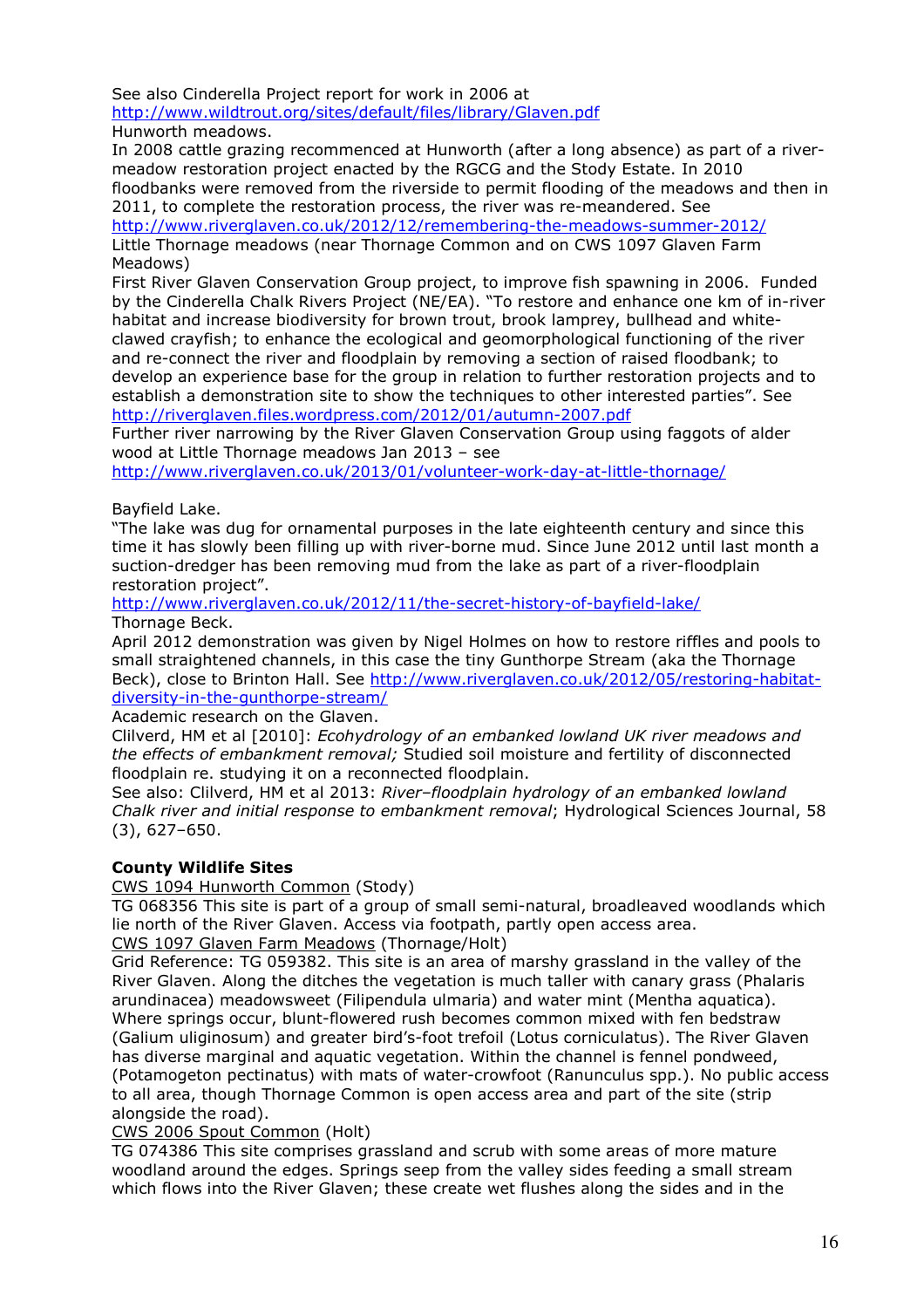valley bottom. The fen meadows have calcareous flushes with orchids. Public access. Glandford Mill Meadow (Letheringsett with Glandford)

TG 046415 Situated at Glandford Mill, adjacent to the mill pond and the River Glaven. It comprises an area of unimproved species rich marshy neutral grassland with tall fen vegetation surrounding a dyke and pond. No public access

#### SSSIs

#### Holt Lowes

TG 088374 This is an area of dry sandy heathland that grades into flushed slopes along the valley of the River Glaven. There is an excellent example of mixed valley mire in a small tributary valley that bisects the heath. The feeder stream emerges from underlying chalk and these alkaline waters contrast strongly with acidic, nutrient-poor areas on the valleysides below the heathland. The mixed mire communities are diverse and reflect the variations in alkalinity and nutrient availability in the drainage waters. Several uncommon plants and animals are present, including some at their only known East Anglian locality. Areas of nutrient-rich fen on the valley-floor of the Glaven resemble some of the Broadland Fens. An acidic mire community in the tributary valley receives drainage waters from the surrounding heathland on glacial drifts. Plants characteristic of these wet, acidic conditions include several species of Bog Moss Sphagnum spp., Cross-leaved Heath Erica tetralix, Round-leaved Sundew Drosera rotundifolia, Common Butterwort Pinguicula vulgaris, Common cotton-grass Eriophorum angustifolium and Heath Rush Juncus squarrosus. There is a narrow zone of calcareous mire along the axis of the tributary stream but this community is better developed on flushed slopes above the River Glaven. A typically diverse calcareous fen vegetation has developed.

Unit 1 Fen, marsh and swamp

Unit 2 Dwarf shrub heath

See http://www.sssi.naturalengland.org.uk/citation/citation\_photo/1002710.pdf

"The Lowes is an area of heathland of around 120 acres (0.49 km2) to the south of Holt set aside by the Inclosure Act of 1807. The poor of Holt had grazing rights for an animal and also had the right to take wood and gorse from the land for their own use. It is likely that the land was never used by the poor of Holt as the land was not wholly suitable. The Lowes was used for military training during World War I. It is open to the public along with Holt Country Park. The Lowes has long been recognized as an important area for wildlife, with records going back to the 18th Century. It was declared an SSSI in 1954 and for a while managed as a nature reserve by the Norfolk Wildlife Trust, which continues to act as Managing Agents for the Trustees. As on all lowland heaths, there is a constant need for management to prevent the encroachment of trees. Recent work has concentrated on clearing a large part of the mixed valley mire, an area of Sphagnum bog that supports plants like Sundews and several species of Dragonfly, including one, the Keeled Skimmer, found nowhere else in East Anglia". See http://en.wikipedia.org/wiki/Holt,\_Norfolk Glandford Hurdle Lane Pit

TG 054416 Exposures in this pit on the east side of the Glaven Valley demonstrate a complex set of Pleistocene glacigenic deposits, ranging from till, through lacustrine calcareous silts to sands and coarse gravels, the last showing tunnel-flow as well as openflow bedding. In addition to the sedimentological interest of the sections, the site is adjacent to the outwash plain of Salthouse Heath, the kames and terraces of the Glaven Valley and the esker of Wiveton Downs. Both the sediments and landforms locally need to be considered together in order to interpret and understand the glacial history of the area. This is a working quarry.

http://www.sssi.naturalengland.org.uk/citation/citation\_photo/1002247.pdf Glandford Letheringstett Road Pit

TG 043 411 This site is important, in conjunction with the exposures at Bilsey Hill, Hurdle Lane, and Wiveton Downs, for showing the composition of the North Norfolk Pleistocene till plain and its associated kames, kame terraces and esker. Several mounds of gravel and till occur within the Glaven Valley. Their interest centres on whether they are depositional in origin, forming kames, or are the residual product of erosion of a formerly more extensive gravel spread. Study of the internal sedimentary structure of these mounds will be critical to resolving the debate. Only one of the mounds, in the section at Letheringsett Road, has such exposures.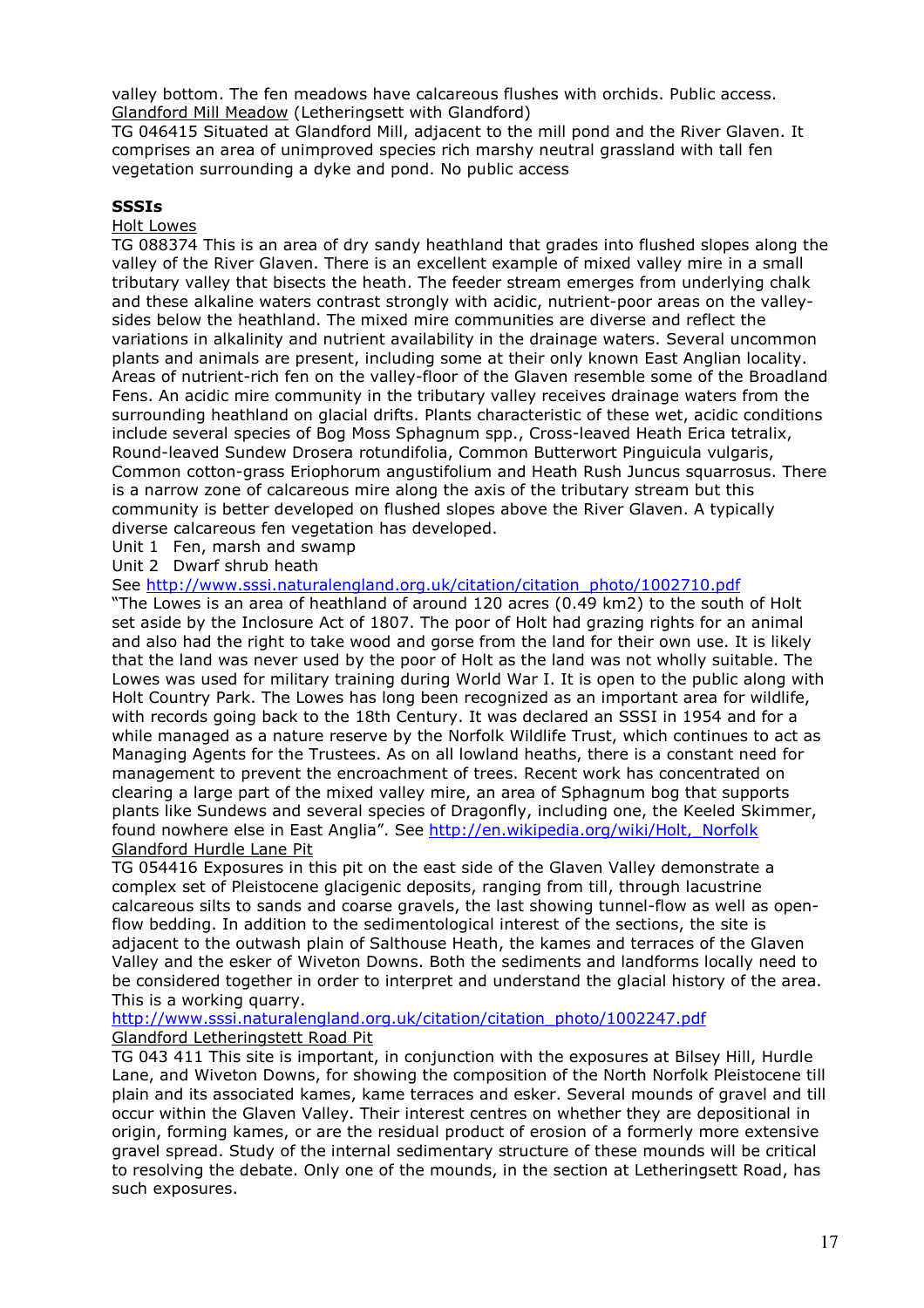# http://www.sssi.naturalengland.org.uk/citation/citation\_photo/1005462.pdf

Wiveton Downs

TG 023433 Wiveton Downs (known to geologists as the Blakeney Esker) is a classic landform of outstanding importance for teaching, research and demonstration purposes. Its genesis as an esker or crevasse-fill deposit has long been the subject of debate and research. Its overall morphology is particularly clear, showing a sharp ridge form, while its internal structures are demonstrated in several gravel pits.

Exposures of sands and gravels show bedding indicative of both tunnel- and open-flow conditions, as well as facies variation between the high-energy flow of the central area of the ridge and lower energy domains of the marginal zone. The relationship of the ridge feature to the surrounding till plain can also be seen both morphologically and sedimentologically: flowing water cut into the till before the gravels were deposited. Wiveton Downs is part of a suite of landforms comprising, in addition to the till plain, various kames, kame terraces, outwash plains and a tunnel valley. It is unusual to find such a wide range of features, most of which have exposures, in such close proximity particularly in southern England.

http://www.sssi.naturalengland.org.uk/citation/citation\_photo/1002122.pdf

## Baconsthorpe Castle

NHER 6561 Remains of Baconsthorpe Castle and Baconsthorpe Hall. 15th century flintfaced fortified manor house and tower surrounded by a moat (Baconsthorpe Castle) built by the Heydon family. An outer gatehouse (Baconsthorpe Hall) outside the moat was added in 1560. - http://www.heritage.norfolk.gov.uk/record-details?mnf6561

## Selbrigg Pond

"The pond was dug by hand around 1810 as a header reserve for Hempstead Mill. The mill was suffering from insufficient water despite 4 other smaller ponds having been made between the mill and Selbrigg Pond. The Tithe map of 1840 shows a pond around 9 acres in size with streams from Bodham and Baconsthorpe entering the pond. Indeed the pond stretched back to 'Selbrigg Road' In Lower Bodham. The parish boundary between Hempstead and Bodham runs through the pond, presumably along the original line of the streams. Subsequently to the original pond being dug, a duck decoy was incorporated - a funnel shaped area that was netted as a way of catching ducks. Furthermore, a boat house was subsequently built mid-way along the Northern bank, little now remains".

"It would seem likely that the pond was dug on where the streams from Baconsthorpe and Bodham meet, hence the parish boundary running through the pond, and the Tithe map may have reflected the boggy nature of the land rather than the exact extent of the pond. See http://www.selbrigg.com/History/Origins.html

Work plans to renew retaining wall and sluice 2013, and ongoing work to restore the Pond. The restoration of the pond to be managed by Norfolk Rivers Trust as part of the 9 Chalk Rivers project, and will include clearing trees, dredging silt. See http://www.selbrigg.com/blog.html

Work 2014 and 2015 will involve dredging, preserving the reed beds, fen and wet woodland around the margins. The pond, which feeds the River Glaven, is spring-fed and has remarkably good water quality, making it an outstanding site for insects, birds and fish. See http://www.norfolkriverstrust.org/2013/11/selbrigg-pond-restoration.html

## Holt Country Park

Walks in pine forested land adjacent to Holt Lowes SSSI. Includes car park and facilities; £1.50 daily parking charge. Managed by N Norfolk DC. See http://www.northnorfolk.org/community/2261.asp

## Bayfield Natural Surroundings Wildflower Centre

Eight acres of grounds, a wildlife-themed garden, woodland and riverside walks. Facilities incl shop and café. Natural history educational facilities include pond dipping, captive red squirrels and harvest mice., bird hides, herb garden, woodlands, orchard, sundial, flower meadow, river platform, bird boxes; nature tours available. Plant shop, toilets and cafe. Important area of managed spring-fed fen. The Centre is part of Bayfield Estate, which includes Pleistocene geomorphological features. Programme of walks and workshops.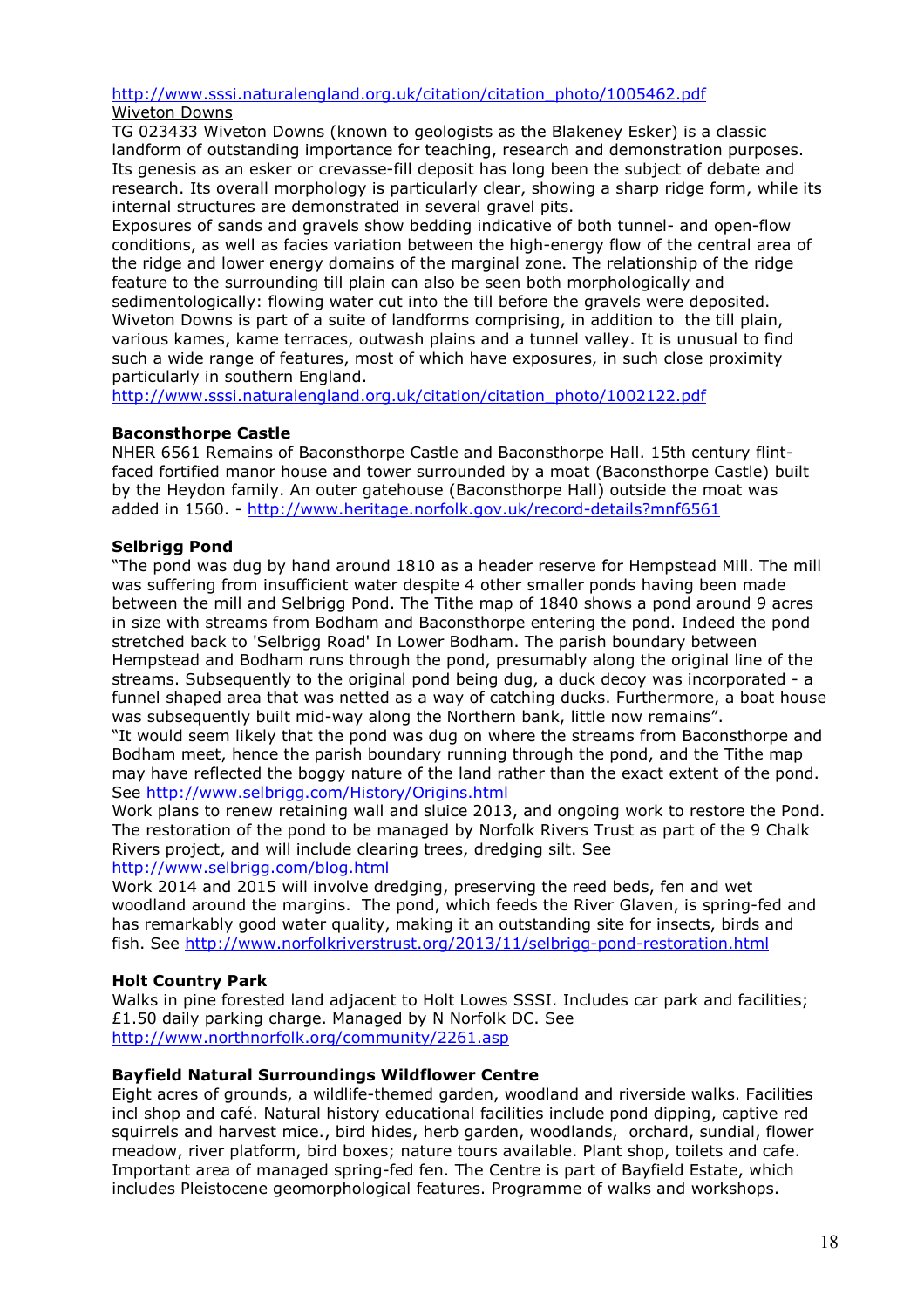Adjacent to Bayfield Lake showing water management system associated with the lake; also a hydraulic ram. See http://www.naturalsurroundings.org.uk/ Contact: Dr Andrew Cannon

#### Holt town water supply

Holt water tower. The town's water was pumped from the common land at Spout Hills to the water tower in Shirehall Plain. The tower was made from bricks, built in 1885 and was 56 ft (17 m) high. It held around 150,000 gallons of water and the water level inside the tank could be read from the ground. The tower was demolished in the 1950s. Spout Hills. 14 acres (57,000 m2) of green space, which once provided the town of Holt with all of its water needs. An old reservoir still exists but the pumping station was dismantled in the 1950s. A working party is currently restoring and conserving the hills for future generations by removing scrub, keeping the pastures clear and managing the woodlands which have grown up over the last 50 years. -

#### http://en.wikipedia.org/wiki/Holt,\_Norfolk

"At Holt, Letheringsett, and Hempton there are more or less copious springs. That at Holt rises on the west side of the town, at the junction of marls and brickearths with overlying sandy and gravelly beds, all belonging to the Glacial period." The water simply flows from the surface, through the porous strata, until arrested and thrown out by the marly and clayey beds beneath. It was remarked of this spring (in 1829) that it 'affords, in summer and winter, in drought or in wet seasons, an equable stream of very soft and very pure water' (Chambers, History of Norfolk). See also below, p. 54." See Whitaker 1921: The water supply of Norfolk; HMSO, p.28

"According to the Memoir on the Geology of the country around Holt (1884), from which these notes are taken, the water-supply had been mostly obtained from the spring called the Spouts that issues to the south-west of the town at a spot called Spout Hill, at the junction of the Glacial sands and gravels with the brick-earth and marl beneath. This has been advertised as "the purest water in England," and as an Artesian Well; it is, however, an ordinary landspring.

From this spring most of the inhabitants have been supplied, the water being carried to various houses in the town by tub-carts and buckets.

The copiousness of the spring is no doubt due to its receiving the drainage of a considerable tract, although the direction and extent of its numerous sources cannot be determined from any surface-evidence. The irregularities and local inclination of the beds might allow the waters that fall on the brow of Kelling Heath on the north, to flow southward in devious subterranean courses to help to swell the Holt spring. Issuing as the spring does from immediately beneath the town of Holt, it is of course particularly liable to contamination from the leakage of cess-pits, &c, in the town ; and this is reported to have been the case. There were few private wells, but there were two pumps about 50 feet deep which helped to supply the houses. Now, however, the supply is largely from well". Ditto

## Lakes and ponds

The Glaven catchment contains several lakes and ponds. There are around 9 sizeable lakes (over 1 hectare) situated adjacent to the river, most of which date to the late 18th and early 19th centuries when they were dug for ornamental purposes (in the grounds of country estates), or as mill ponds. Bayfield Hall Lake and Selbrigg Pond are good examples. Smaller ponds also abound in the catchment with marl pits being common. Other pond origins include horse-watering pits, duck decoy ponds and ponds dug more recently for angling and conservation purposes. Glaven lakes contain a range of fish species, common species being roach, rudd, perch, pike and eel. Some of the smaller ponds also contain fishes and just a few of these have populations of Crucian Carp, a recently established Norfolk Biodiversity Action Plan (BAP) species.

Most of the Glaven lakes are high quality ecosystems with clear waters and abundant beds of submerged aquatic plants. Stoneworts (Characeae), a group of plants of conservation concern, occur in some of the lakes with at least 5 recorded species; Chara vulgaris, Chara globularis, Chara contraria, Chara hispida and Nitella flexilis.

As a consequence the Holt to Melton Constable region (largely the Glaven catchment) has been designated as an Important Stonewort Area by the UK plant charity Plantlife International. Other common plant species that occur in Glaven lakes and ponds include: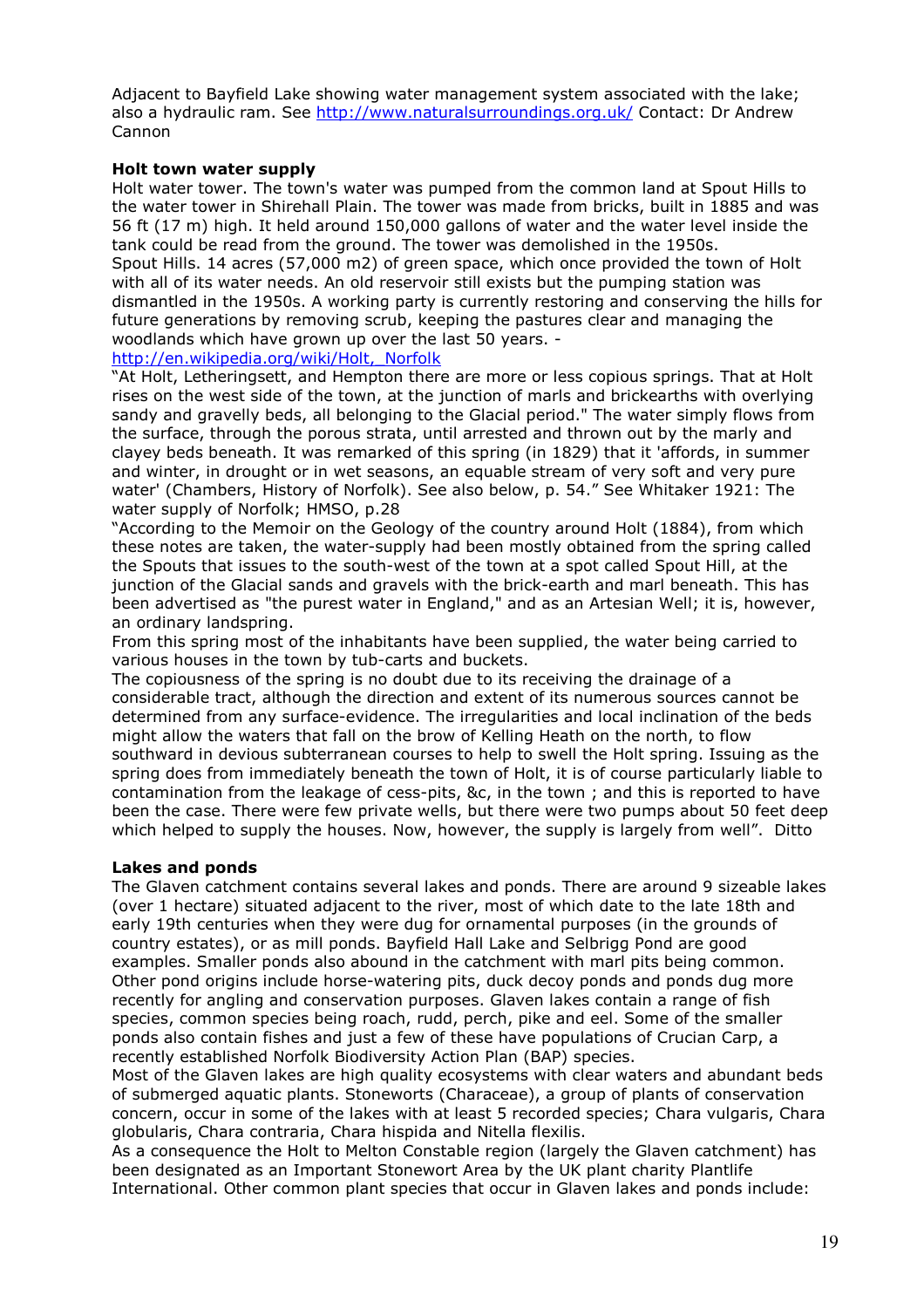- Curled Pondweed (Potamogeton crispus)
- Fennel-leaved Pondweed (Potamogeton pectinatus)
- Least Pondweed (Potamogeton pusillus)
- Broad-leaved Pondweed (Potamogeton natans)
- Horned Pondweed (Zannichellia palustris)
- Pond Water-crowfoot (Ranunculus aquatilis)
- Rigid Hornwort (Ceratophyllum demersum)
- Soft Hornwort (Ceratophyllum submersum)
- Ivy-leaved Duckweed (Lemna trisulca)
- Common Duckweed (Lemna minor)
- **Marestail (Hippurus vulgaris)**
- Amphibious Bistort (Persicaria amphibia)

In particular Soft Hornwort is rare in the British Isles. North Norfolk, including the Glaven catchment, seems to be a key area for this plant.

See http://www.riverglaven.co.uk/river-glaven-wildlife/lakes-and-ponds/

## Glandford

Originally 'Gleam-ford' meaning 'merriment' re. rustic sports and pastimes carried out at the ford in Saxon times. See Ekwall. Glaven is a back-formation from this name. Borehole geology at the ford: TG04SW73 borehole 1: approx 3.7 m (12 ft) of clayey alluvium over 3.7 m (12 ft) clayey chalk [till] over bedded chalk.

The chalk river ends at this point. See: The State of England's Chalk Rivers  $-$  A Report by the UK Biodiversity Action Plan Steering Group for Chalk Rivers; Environment Agency, 2004; Figure 1.

#### Glandford Water Treatment Works

Anglia Water PWS borehole located here. Issues with nitrate pollution – see report Anglia Water 2010: Final Business Plan -Part B4: Quality Enhancements - Water Service; Strategic Management Consultants, at:

www.anglianwater.co.uk/\_assets/.../SMC\_AW\_FBP09\_B4\_W\_v1.3.pdf

"The data indicated a rising trend in nitrate levels. It was unclear whether this was still rising at the same rate or whether possible nitrate/fertiliser use control methods were leading to a plateau in the effect. Anglian Water confirmed that the pattern was due to the drought. Since production of this data it had rained and the trend was now rising again. Anglian Water confirmed that it considered that the borehole was at high risk due to the presence of arable farming and diffuse pollution hazards within the catchment." "Anglian Water considered three options:

Option 1 - satellite borehole with RGF treatment to provide more water for blending Option 2 – ion exchange plant to reduce nitrate levels by treatment

Option 3 – East Beckham to Glandford Blend scheme.

By analysis the ion exchange treatment option delivered the highest reward for the company. … A further option 4 - catchment management – had a much lower benefit score as well as cost, but only had a low probability of delivering the required risk reduction. It was therefore considered not satisfactory by itself".

Phosphates not stripped from sewage discharge at Letheringsett. - Andrew Cannon, pers comm.

#### Wiveton port

"Norfolk and the parishes of Wiveton, Cley and Blakeney enjoyed vast wealth as the collective 'Blakeney Haven' became one of the greatest ports in England. Wool trade prospered with the Low Countries, monies channeled into great church building projects. Cley and Wiveton silted up in the 17th Century, allowed to do so as grazing became more profitable than the wool trade, their churches now stranded far behind the tideline.". http://www.ournorfolk.org.uk/the-built-heritage/redundant-ports-glaven-churcheswedding-flowers/

See Hooton, J (1996): The Glaven Ports: A Maritime History of Blakeney, Cley and Wiveton in North Norfolk; Blakeney History Group

Wharf area with continental pottery finds identified near churchyard. "This was the old wharfage area before the creek was filled in, and that an iron ring for tying boats remains.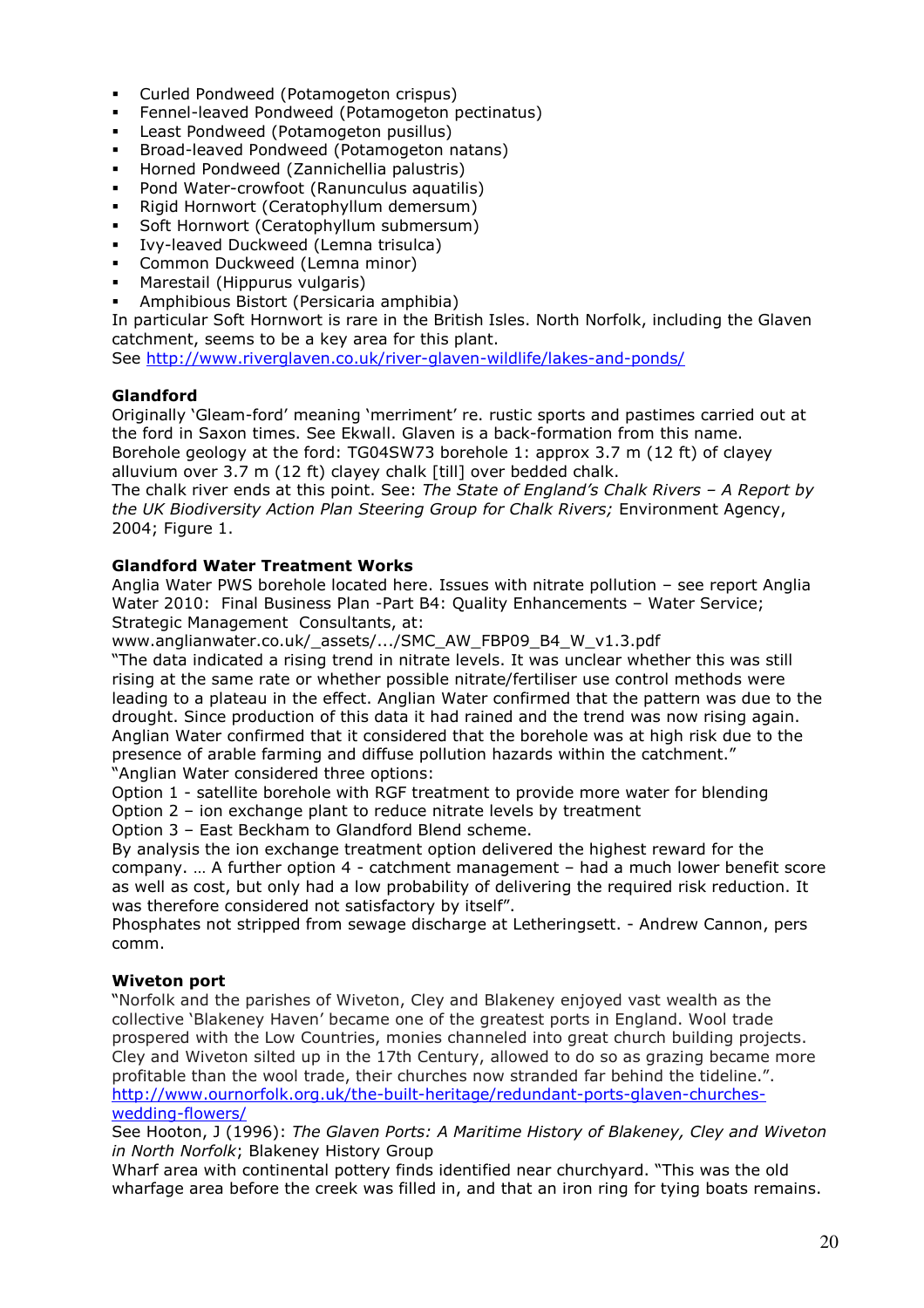The area is marked as Mill Hard on a map of 1586" - See http://www.heritage.norfolk.gov.uk/record-details?MNF15323 Research by the Blakeney Area Historical Society – see http://www.history-blakeneyarea.org.uk/glaven-historian.asp

Wiveton Bridge is NHER 6141. Stone and brick bridge of about 1500. Later repairs to abutments. - See http://www.heritage.norfolk.gov.uk/record-details?MNF6141

### Geology in the lower reaches

BGS borehole data

TG04SW57 Church Lane, Cley – 8 ft drift over Chalk? over Chalk at 12ft TG04SW64 Town Yard, Cley – Chalk at 5 ft

TG04SW20 Cley Bridge – 2 m made ground, 6 m silty clay, 8.1 m blacker ditto, 9 m sand & gravel, 11.5 m silty clay, 12.6 m peat, 14 m downwards gravel.

TG04SW42 Hilldrop Cottage at Leatherpool Lane, Wiveton – 10 ft drift, then Chalk to 90 ft TG04SW73 Borehole No. 1 at Glandford ford - topsoil 3 ft, clayey alluvium 3-15 ft, clayey chalk [Marly Drift] 15-27 ft, chalk 27 ft +

#### Coastal ecology

The river discharges into the intertidal areas of the Freshes Marshes (Norfolk Coast SSSI, cSAC, RAMSAR), and contributes freshwater to these coastal habitats, although ecology of such inputs is not fully understood. See CAMS conceptualisation report p.40.

#### Tidal influences and barriers

Faden shows [saltmarsh] upstream as far as Glandford bridge. Norfolk mills suggests once as far as Bayfield? If so, prob in Mediaeval high water – "in earlier times it is probable that in times of high tides, sea water came in as far as Bayfield" -

http://www.norfolkmills.co.uk/Watermills/glandford.html

"Brook lamprey are found in the Glaven in large numbers. It is likely that river and sea lamprey were common in the Glaven before the sluice gates were installed at Cley". See http://www.riverglaven.co.uk/2013/06/searching-for-the-brook-lamprey/

"The lower reaches are stocked with trout. The middle and upper reaches have a population of native brown trout, and eels are present throughout the whole course. The Cley sluice is a barrier to fish such as sea trout moving upstream and there is no fish pass. The calculated score was 5 due to the presence of breeding salmonids (trout). The fish community under benchmark flow conditions was not judged to be significantly different". See EA CAMS Technical Document. Ros Wright is doing a PhD on fish passage up the river.

## Global warming impacts

See Norfolk Climate Change Strategy [2009] and also Local Climate Impacts Profile at http://www.norfolkambition.gov.uk/consumption/groups/public/documents/article/ncc0953 40.pdf -

- Increased winter rainfall, combined with a likely increase in the quantity of rainfall from intense events in winter, will result in a greater risk of flooding.
- Acute temperature events such as heat waves are extremely likely to increase. The longest summer heat wave duration is likely to grow by up to 10 days over the 21st century.
- I Z Summers are also likely to be drier. Future summer average daily rainfall is likely to significantly decrease. In partnership with this summer dry periods are likely to ncrease in duration, more likely than not increasing by up to 10 days.
- Sea levels are likely to rise by up to 0.88m, rising at rates faster than present (IPCC, 2007), having a major impact on coastal erosion and coastal flooding. Recent scientific findings find this estimation to be very conservative.

Re. impact of climate change on groundwater and river flows, "almost all scenarios suggest lower summer flows" - see Prudhomme et al 2012 at http://nora.nerc.ac.uk/15039/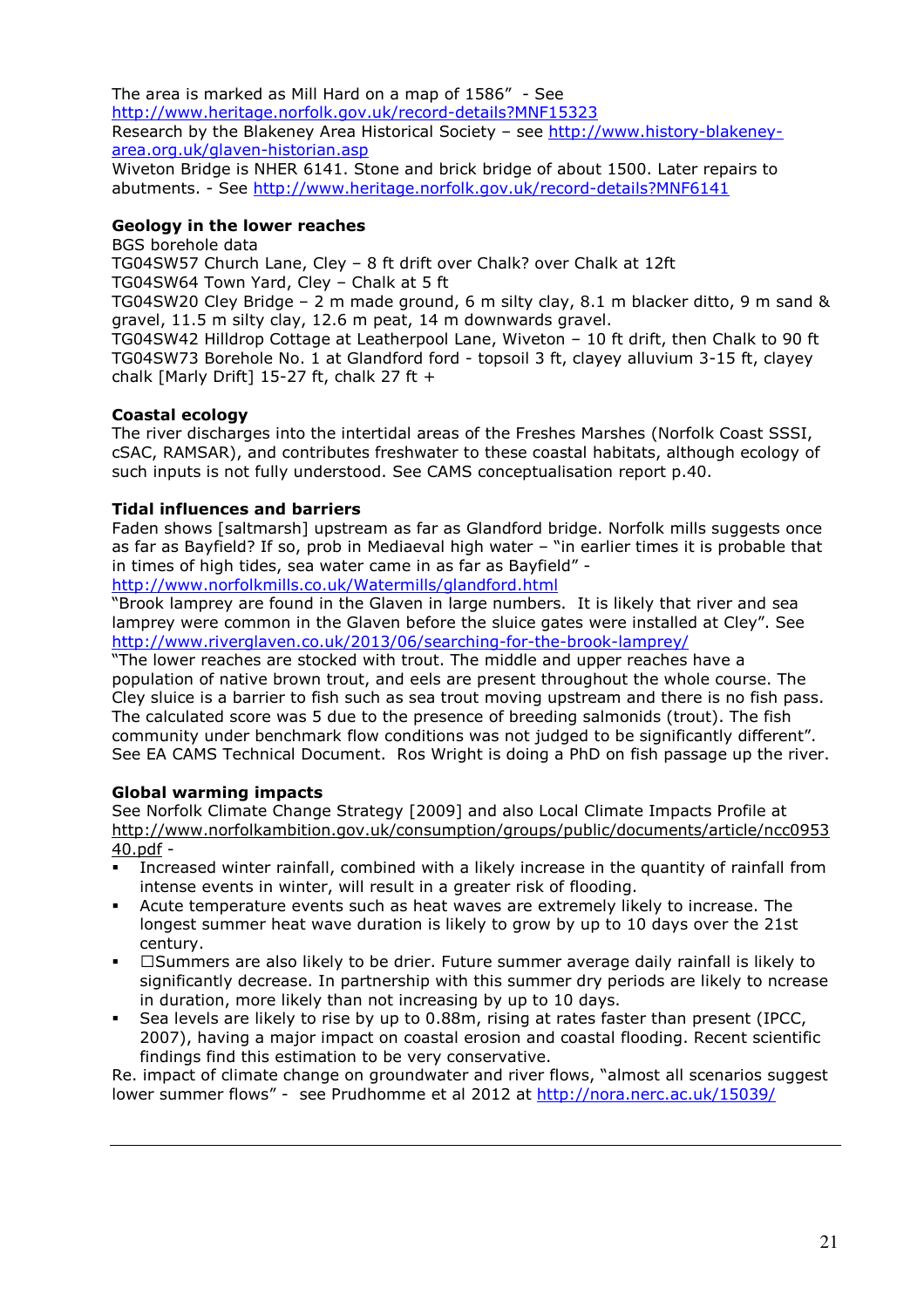## 5.0 RESOURCES

## 5.1 BOOKS, MAPS AND REPORTS

- **Moorlock, BSP, et al: Geology of the Wells-next-the-Sea District; British Geological** Survey, 2008.
- **Purseglove, J: Taming the Flood: History and Natural History of Rivers and Wetlands;** Oxford University Press, 1988.
- The State of England's Chalk Rivers A report by the UK Biodiversity Action Plan for Chalk Rivers; Environment Agency, 2004.
- Sparks, B and West, RG (1964): The Drift Landforms around Holt, Norfolk; Transactions of the Institute of British Geographers, 35.

#### 5.2 GLOSSARY

| Alluvium                | Unconsolidated, water-lain sediments of terrestrial origin deposited in a<br>non-marine setting, for example a floodplain or an estuary.                                                                                                                                                                                                                                                     |
|-------------------------|----------------------------------------------------------------------------------------------------------------------------------------------------------------------------------------------------------------------------------------------------------------------------------------------------------------------------------------------------------------------------------------------|
| Anglian                 | A major glacial period during the middle Pleistocene Epoch, about<br>450,000 years ago. Norfolk was covered by ice sheets from the north and<br>north-west, one of which extended as far south as Hornchurch in Essex.<br>When it retreated it left behind thick deposits of till or 'boulder clay', and<br>also beds of outwash sands and gravels deposited by meltwater.                   |
| Aquifer<br>Biodiversity | A water-bearing geological formation.<br>The variety / diversity of life forms; the totality of genes, species, and                                                                                                                                                                                                                                                                          |
| Catchment<br>Cretaceous | ecosystems of a region.<br>The land area from which a river or stream gathers its water.<br>A period of Earth history between 145 and 65 million years ago; it<br>followed the Jurassic period. It was characterised by widespread shallow<br>shelf seas in which calcareous planktonic organisms were abundant; their<br>remains were deposited to form chalk and the silica mineral flint. |
| Esker                   | A linear accumulation of glaciofluvial sediment, deposited subglacially in a<br>meltwater stream channel beneath a glacier or when the stream emerges<br>at the ice front.                                                                                                                                                                                                                   |
| Geodiversity            | The natural range (diversity) of geological features (rocks, minerals,<br>fossils, structures), geomorphological features (landforms and processes),<br>soil and hydrological features that shape the landscape. It is the non-<br>biological aspect of nature.                                                                                                                              |
| Glaciofluvial           | Referring to meltwater streams associated with ice sheets and glaciers<br>and the deposits and landforms they produce.                                                                                                                                                                                                                                                                       |
| Head                    | Mixed superficial deposits of periglacial origin on slopes, mobilised by<br>solifluction (qv).                                                                                                                                                                                                                                                                                               |
| Kame                    | A hummock of glaciofluvial sediment deposited on an outwash plain.<br>Kame terraces are ridges of glaciofluvial sediment deposited between a<br>glacier and the valley sides.                                                                                                                                                                                                                |
| Outwash                 | The meltwater emerging from a glacier or ice sheet. It transports and<br>then deposits sand, gravel and silt, to form outwash plains and aprons<br>along the ice front.                                                                                                                                                                                                                      |
| Periglacial             | In the vicinity of a glacial environment, with conditions dominated by<br>freeze-thaw processes.                                                                                                                                                                                                                                                                                             |
| Pleistocene             | An Epoch of Earth history, between about 2.5 million and 10,000 years<br>ago. Its ending corresponds with the end of the last glacial period (the<br>Devensian Stage). It is characterised by cyclical shifts in the Earth's<br>climate between cold (glacial) and warm (interglacial) periods, driven by<br>variations in planetary orbit round the sun.                                    |
| Saltmarsh               | An area of marshy ground periodically inundated with seawater, and often<br>having creeks and pools of salt or brackish water; it has characteristic<br>salt-resistant vegetation.                                                                                                                                                                                                           |